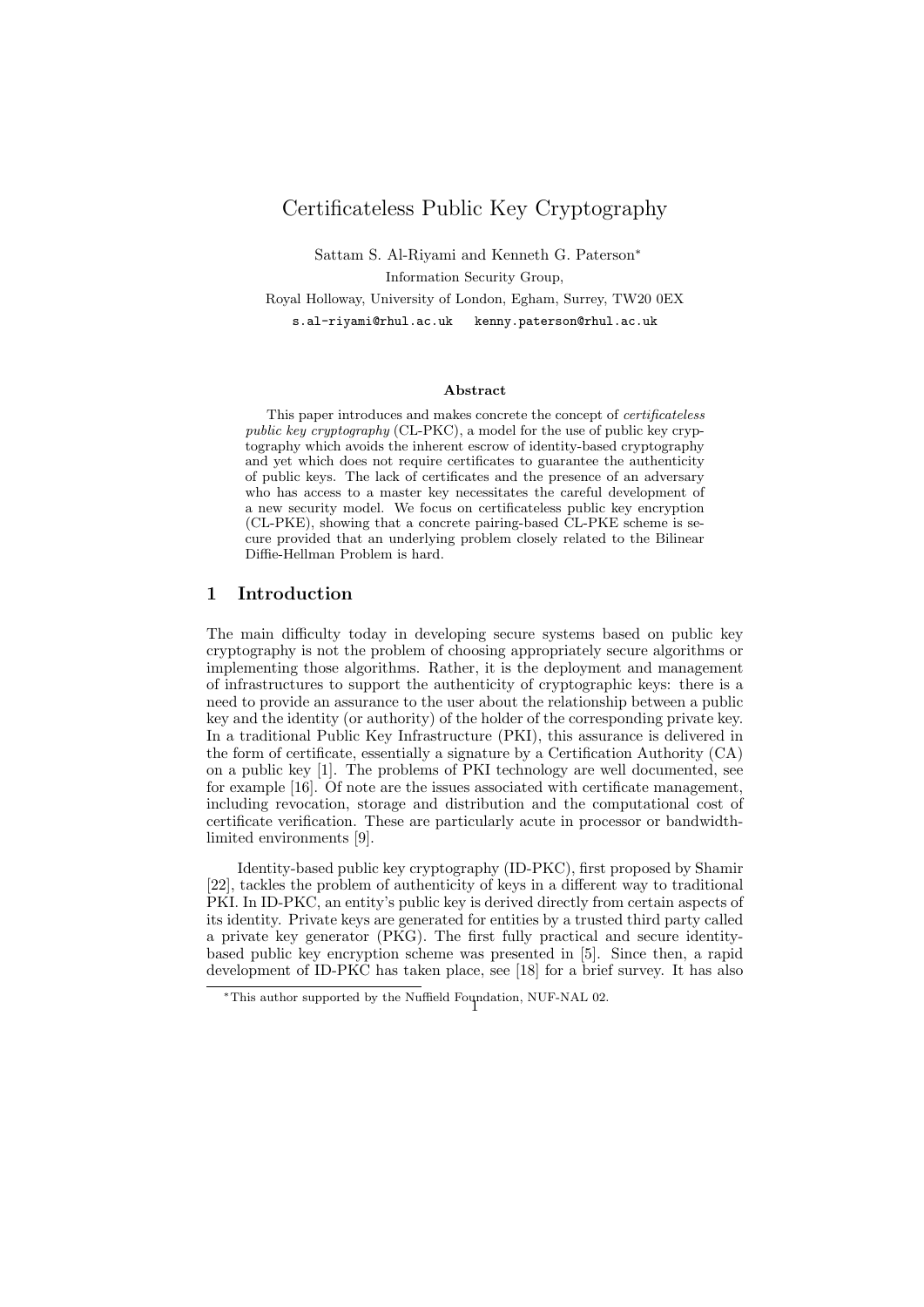been illustrated in [8, 18, 24] how ID-PKC can be used as a tool to enforce what might be termed "cryptographic work-flows", that is, sequences of operations (e.g. authentications) that need to be performed by an entity in order to achieve a certain goal.

The direct derivation of public keys in ID-PKC eliminates the need for certificates and some of the problems associated with them. On the other hand, the dependence on a PKG who uses a system-wide master key to generate private keys inevitably introduces key escrow to ID-PKC systems. For example, the PKG can decrypt any ciphertext in an identity-based public key encryption scheme. Equally problematical, the PKG could forge any entity's signatures in an identity-based signature scheme, so ID-PKC cannot offer true non-repudiation in the way that traditional PKI can. The escrow problem can be solved to a certain extent by the introduction of multiple PKGs and the use of threshold techniques, but this necessarily involves extra communication and infrastructure. Moreover, the compromise of the PKG's master key could be disastrous in an ID-PKC system, and usually more severe than the compromise of a CA's signing key in a traditional PKI. For these reasons, it seems that the use of ID-PKC may be restricted to small, closed groups or to applications with limited security requirements.

#### 1.1 Certificateless Public Key Cryptography

In this paper, we introduce a new paradigm for public key cryptography, which we name certificateless public key cryptography (CL-PKC). Our concept grew out of a search for public key schemes that do not require the use of certificates and yet do not have the built-in key escrow feature of ID-PKC. The solution we propose enjoys both of these properties; it is a model for the use of public key cryptography that is intermediate between traditional PKI and ID-PKC.

We demonstrate that our concept of CL-PKC can be made real by specifying certificateless encryption and signature schemes. We prove that the encryption scheme is secure in a new and appropriate model, given the hardness of an underlying computational problem. Further development of our concept and more certificateless schemes can be found in the full version of this paper, [2].

#### 1.2 Defining CL-PKC

We sketch the defining characteristics of CL-PKC.

A CL-PKC system still makes use of TTP which we name the key generating centre (KGC). By way of contrast to the PKG in ID-PKC, this KGC does not have access to entities' private keys. Instead, the KGC supplies an entity A with a partial private key  $D_A$  which the KGC computes from an identifer  $ID_A$  for the entity and a master key. Note that we will often equate  $A$  with its identifier  $ID_A$ . The process of supplying partial private keys should take place confidentially and authentically: the KGC must ensure that the partial private keys are delivered securely to the correct entities. Identifiers can be arbitrary strings.

The entity  $A$  then combines its partial private key  $D_A$  with some secret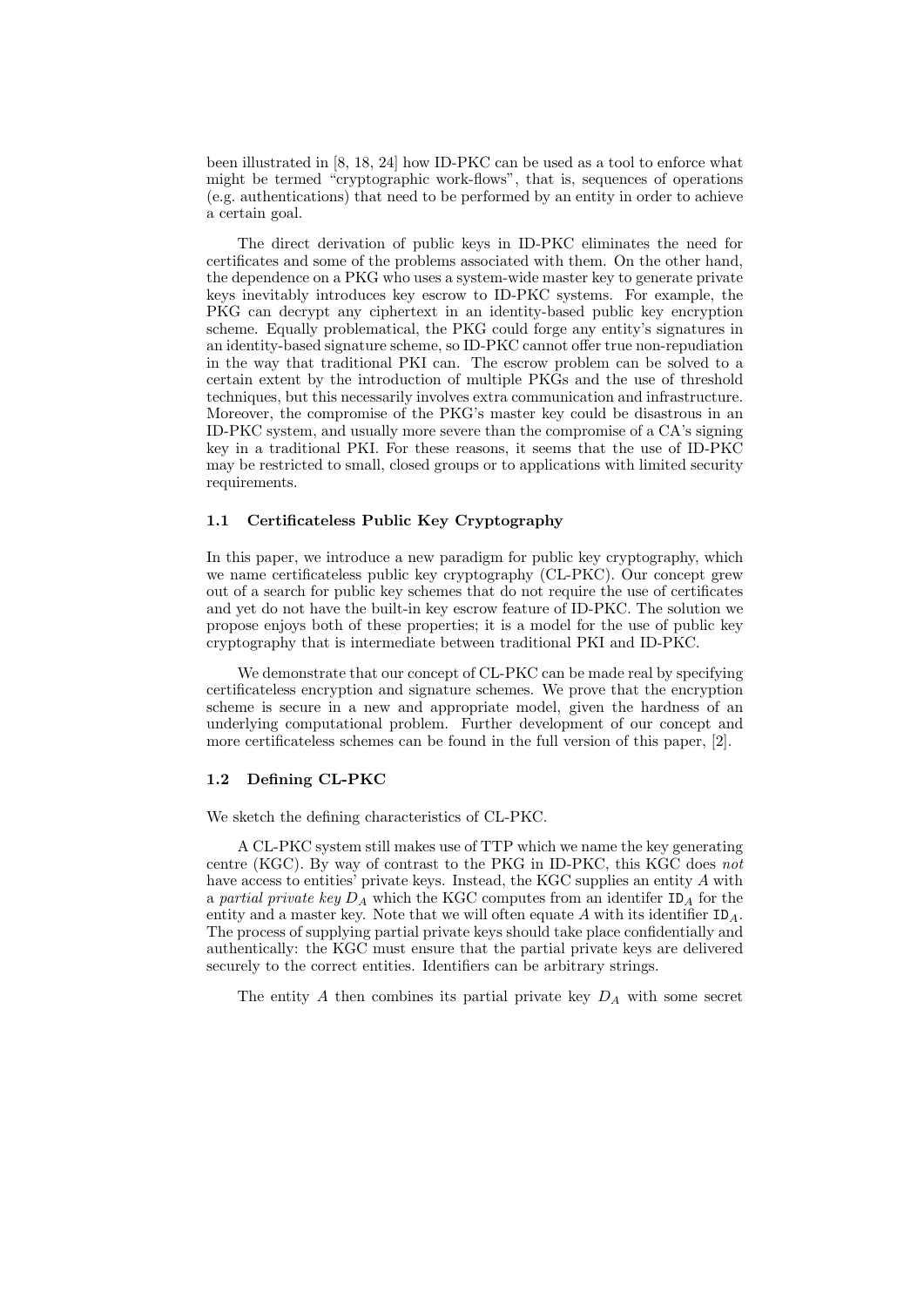information to generate its actual private key  $S_A$ . In this way, A's private key is not available to the KGC. The entity A also combines its secret information with the KGC's public parameters to compute its public key  $P_A$ . Note that A need not be in possession of  $S_A$  before generating  $P_A$ : all that is needed to generate both is the same secret information. The system is not identity-based, because the public key is no longer computable from an identity (or identifier) alone.

Entity  $A$ 's public key might be made available to other entities by transmitting it along with messages (for example, in a signing application) or by placing it in a public directory (this would be more appropriate for an encryption setting). But no further security is applied to the protection of A's public key. In particular, there is no certificate for A's key. To encrypt a message to A or verify a signature from  $A$ , entity  $B$  makes use of  $P_A$  and  $ID_A$ .

A more formal model for certificateless public key encryption (CL-PKE) will be given in Section 3. Much of this model is also applicable for our other certificateless primitives.

## 1.3 An Adversarial Model for CL-PKC

Because of the lack of authenticating information for public keys (in the form of a certificate, for example), we must assume that an adversary can replace  $A$ 's public key by a false key of its choice. This might seem to give the adversary tremendous power and to be disastrous for CL-PKC. However, we will see that an active adversary who attacks our concrete schemes in this way gains nothing useful: without the correct private key, whose production requires the partial private key and therefore the cooperation of the KGC, an adversary will not be able to decrypt ciphertexts encrypted under the false public key, produce signatures that verify with the false public key, and so on.

Of course, we must assume that the KGC does not mount an attack of this type: armed with the partial private key and the ability to replace public keys, the KGC could impersonate any entity in generating a private/public key pair and then making the public key available. Thus we must assume that, while the KGC is in possession of the master key and hence all partial private keys, it is trusted not to replace entities' public keys. However, we assume that the KGC might engage in other adversarial activity, eavesdropping on ciphertexts and making decryption queries, for example. In this way, users invest roughly the same level of trust in the KGC as they would in a CA in a traditional PKI – it is rarely made explicit, but such a CA is always assumed not to issue new certificates binding arbitrary public keys and entity combinations of its choice, and especially not for those where it knows the corresponding private key! When compared to ID-PKC, the trust assumptions made of the trusted third party in CL-PKC are much reduced: in ID-PKC, users must trust the PKG not to abuse its knowledge of private keys in performing passive attacks, while in CL-PKC, users need only trust the KGC not to actively propagate false public keys.

The word roughly here merits further explanation. In a traditional PKI, if the CA forges certificates, then the CA can be identified as having misbehaved through the existence of two valid certificates for the same identity. This is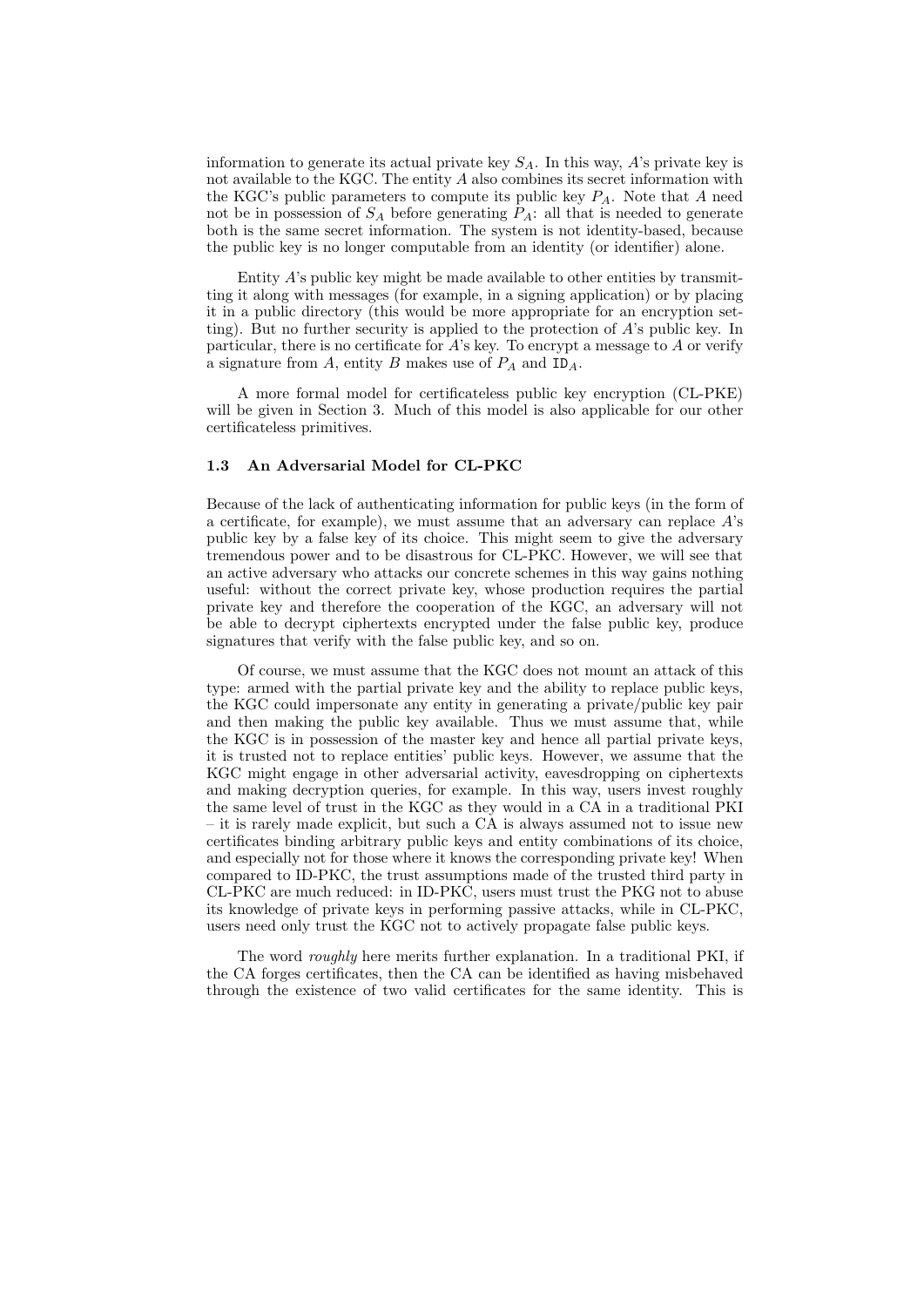not the case in our schemes: a new public key could have been created by the legitimate user or by the KGC, and it cannot be easily decided which is the case. The terminology of [15] is useful here: our schemes achieve trust level 2, whereas a traditional PKI reaches trust level 3. However, we can further strengthen security against a malicious KGC in our schemes by allowing entities to bind together their public keys and identities. Now the existence of two different, working public keys for the same identity will identify the KGC as having misbehaved in issuing both corresponding partial private keys. Details of this modification can be found in Section 5.1. With this binding in place, our schemes do reach trust level 3.

In Section 3, we will present an adversarial model for CL-PKE which captures these capabilities in a formal way. The model we present there is a natural generalization of the fully adaptive, multi-user model of [5] to the CL-PKC setting, and involves two distinct types of adversary: one who can replace public keys at will and another who has knowledge of the master key but does not replace public keys. Given our detailed development of this model, the adaptations to existing models that are needed to produce adversarial models for other certificateless primitives become straightforward.

#### 1.4 Implementation and Applications of CL-PKC

Our presentation of CL-PKC schemes will be at a fairly abstract level, in terms of bilinear maps on groups. However, the concrete realization of these schemes using pairings on elliptic curves is now becoming comparatively routine, after the work of [3, 6, 7, 12] on implementation of pairings and selection of curves with suitable properties. All the schemes we present use a small number of pairing calculations for each cryptographic operation, and some of these can usually be eliminated when repeated operations involving the same identities take place. Public and private keys are small in size: two elliptic curve points for the public key and one for the private key.

The infrastructure needed to support CL-PKC is lightweight when compared to a traditional PKI. This is because, just as with ID-PKC, the need to manage certificates is completely eliminated. This immediately makes CL-PKC attractive for low-bandwidth, low-power situations. However, it should be pointed out that recently introduced signatures schemes enjoying very short signatures [7] could be used to significantly decrease the size of certificates and create a lightweight PKI. Our CL-PKC signature scheme can also support true non-repudiation, because private keys remain in the sole possession of their legitimate owners.

Revocation of keys in CL-PKC systems can be handled in the same way as in ID-PKC systems. In [5] the idea of appending validity periods to identifiers ID<sup>A</sup> is given as one convenient solution. In the context of CL-PKC, this ensures that any partial private key, and hence any private key, has a limited shelf-life.

As will become apparent, our CL-PKC schemes are actually very closely related to existing pairing-based ID-PKC schemes. One consequence of this is that any infrastructure deployed to support pairing-based ID-PKC (e.g. a PKG)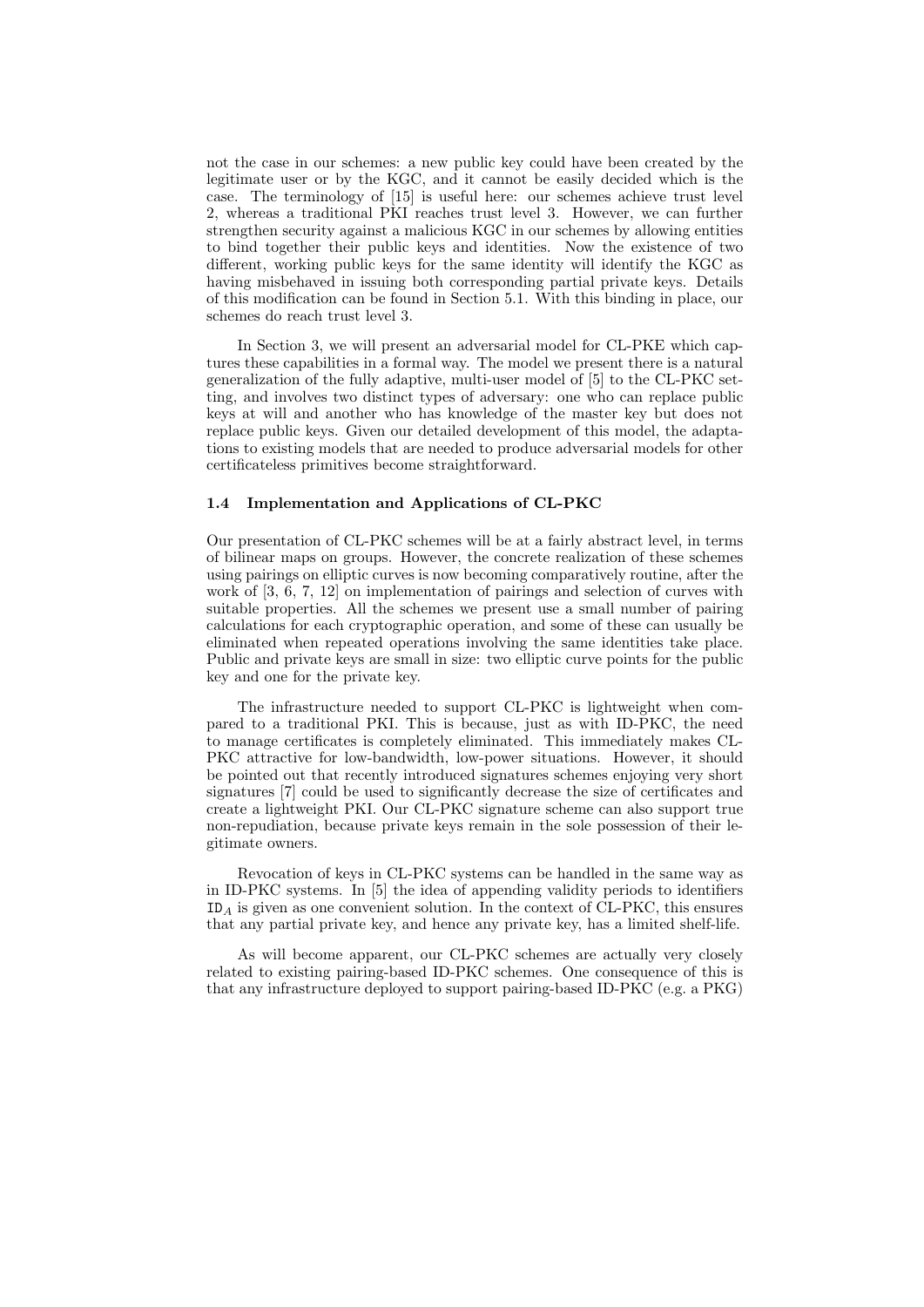can also be used to support our CL-PKC schemes too: in short, the two types of scheme can peacefully co-exist. In fact, an entity can be granted a private key for a pairing-based ID-PKC scheme and immediately convert it into a private key for our CL-PKC scheme. In this way, an entity who wishes to prevent the PKG exploiting the escrow property of an identity-based system can do so, though at the cost of losing the identity-based nature of its public key.

Although our CL-PKC schemes are no longer identity-based, they do enjoy the property that an entity's private key can be determined after its public key has been generated and used. This is a useful feature. An entity  $B$  can encrypt a message for  $A$  using  $A$ 's chosen public key and an identifier  $ID<sub>A</sub>$  of  $B$ 's choice. This identifier should contain  $A$ 's identity but might also contain a condition that A must demonstrate that it satisfies before the KGC will deliver the corresponding partial private key (which in turn allows A to compute the right private key for decryption). For more applications of "cryptographic workflows" which cannot be supported using certificate-based systems, see [18, 24].

#### 1.5 Related Work

Our work on CL-PKC owes much to the pioneering work of Boneh and Franklin [5, 6] on identity-based public key encryption. In fact, our CL-PKE scheme is derived from the scheme of [5] by making a very simple modification (albeit, one with far-reaching consequences). Our security proofs require significant changes and new ideas to handle our new types of adversary. Likewise, our signature and other schemes [2] also arise by adapting existing ID-PKC schemes. Another alternative to traditional certificate-based PKI called self-certified keys was introduced by Girault [15] and further developed in [19, 21]. The properties of the schemes presented in [15, 19, 21] are compared to CL-PKC in the full version [2].

Recent and independent work of Gentry [13] simplifies certificate management in traditional PKI systems in a very neat way by exploiting pairings. Gentry's scheme is presented in the context of a traditional PKI model, whereas our work departs from the traditional PKI and ID-PKC models to present a new paradigm for the use of public-key cryptography. Moreover, the concrete realizations of the two models are different. However, it is possible to re-cast Gentry's work to divorce it from the setting of a traditional PKI. Further discussion can be found in [2].

#### 2 Background Definitions

Throughout the paper,  $\mathbb{G}_1$  denotes an additive group of prime order q and  $\mathbb{G}_2$ a multiplicative group of the same order. We let  $P$  denote a generator of  $\mathbb{G}_1$ . For us, a pairing is a map  $e : \mathbb{G}_1 \times \mathbb{G}_1 \to \mathbb{G}_2$  with the following properties: (1) The map e is bilinear: given  $Q, W, Z \in \mathbb{G}_1$ , we have  $e(Q, W + Z) = e(Q, W)$ .  $e(Q, Z)$  and  $e(Q + W, Z) = e(Q, Z) \cdot e(W, Z)$ . (2) The map e is non-degenerate:  $e(P, P) \neq 1_{\mathbb{G}_2}$ . (3) The map e is efficiently computable.

Typically, the map e will be derived from either the Weil or Tate pairing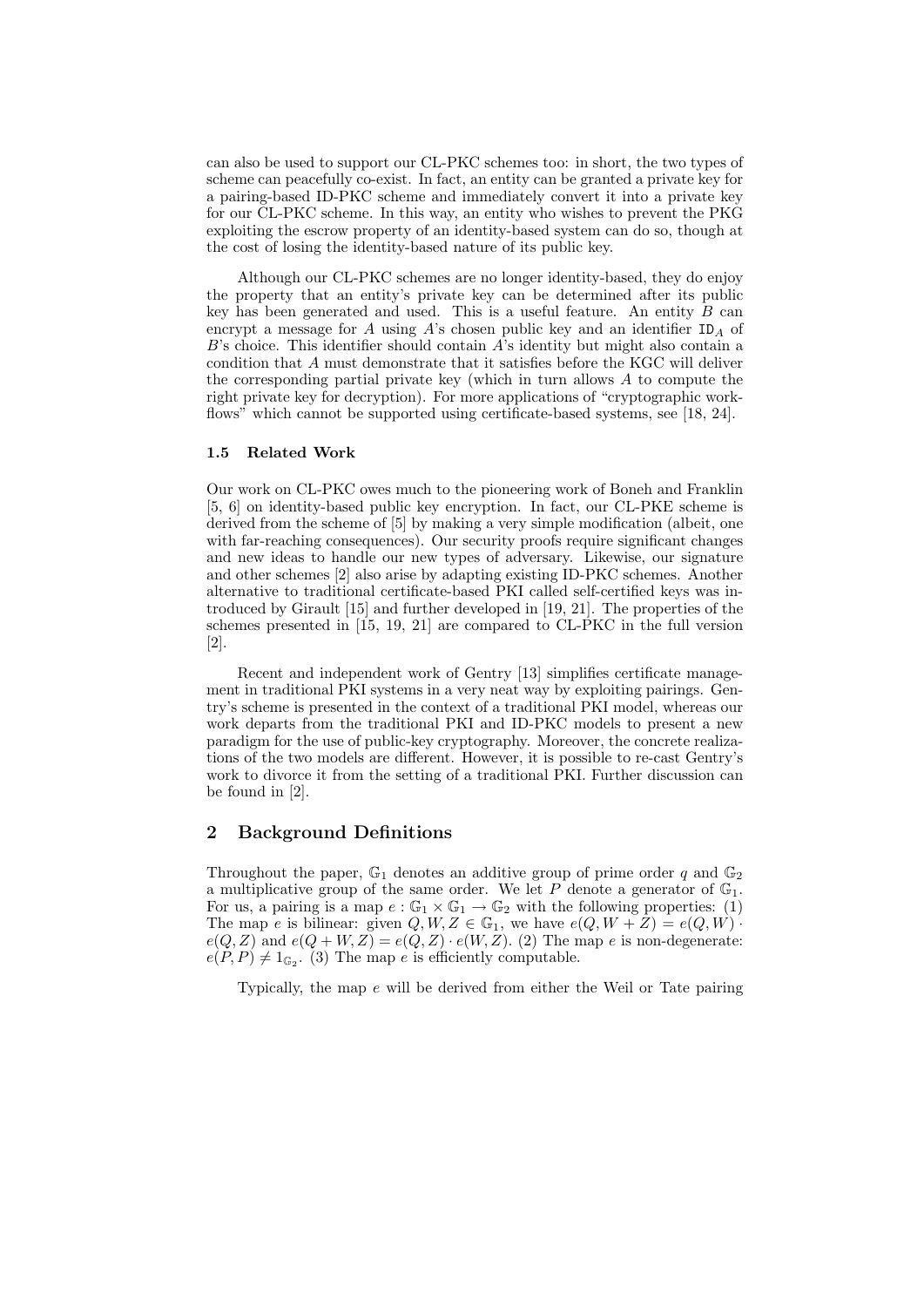on an elliptic curve over a finite field. We refer to [3, 6, 7, 12] for a more comprehensive description of how these groups, pairings and other parameters should be selected in practice for efficiency and security.

We also introduce here the computational problems that will form the basis of security for our CL-PKC schemes.

Bilinear Diffie-Hellman Problem (BDHP): Let  $\mathbb{G}_1$ ,  $\mathbb{G}_2$ , P and e be as above. The BDHP in  $\langle \mathbb{G}_1, \mathbb{G}_2, e \rangle$  is as follows: Given  $\langle P, aP, bP, cP \rangle$  with uniformly random choices of  $a, b, c \in \mathbb{Z}_q^*$ , compute  $e(P, P)^{abc} \in \mathbb{G}_2$ . An algorithm A has advantage  $\epsilon$  in solving the BDHP in  $\langle \mathbb{G}_1, \mathbb{G}_2, e \rangle$  if A has advantage  $\epsilon$  in solving the BDHP<br>Pr  $[\mathcal{A}(\langle P, aP, bP, cP \rangle) = e(P, P)^{abc}] = \epsilon$ .

Here the probability is measured over the random choices of  $a, b, c \in \mathbb{Z}_q^*$  and the random bits of A.

Generalized Bilinear Diffie-Hellman Problem (GBDHP): Let  $\mathbb{G}_1$ ,  $\mathbb{G}_2$ , P and e be as above. The GBDHP in  $\langle G_1, G_2, e \rangle$  is as follows: Given  $\langle P, aP, bP, cP \rangle$ with uniformly random choices of  $a, b, c \in \mathbb{Z}_q^*$ , output a pair  $\langle Q \in \mathbb{G}_1^*, e(P,Q)^{abc} \in$  $\mathbb{G}_2$ . An algorithm A has advantage  $\epsilon$  in solving the GBDHP in  $\langle \mathbb{G}_1, \mathbb{G}_2, e \rangle$  if  $\mathbb{P} \left[ \mathcal{A}(\langle P, aP, bP, cP \rangle) = \langle Q, e(P, Q)^{abc} \rangle \right] = \epsilon.$ 

Here the probability is measured over the random choices of  $a, b, c \in \mathbb{Z}_q^*$  and the random bits of A.

Notice that the BDHP is a special case of the GBDHP in which the algorithm outputs the choice  $Q = P$ . While the GBDHP may appear to be in general easier to solve than the BDHP because the solver gets to choose  $Q$ , we know of no polynomial-time algorithm for solving either when the groups  $\mathbb{G}_1, \mathbb{G}_2$ and pairing e are appropriately selected. If the solver knows  $s \in \mathbb{Z}_q^*$  such that  $Q = sP$ , then the problems are of course equivalent.

BDH Parameter Generator: As in [5], the formal output of this randomized algorithm is a triple  $\langle \mathbb{G}_1, \mathbb{G}_2, e \rangle$  where  $\mathbb{G}_1$  and  $\mathbb{G}_2$  are of prime order q and  $e : \mathbb{G}_1 \times \mathbb{G}_1 \to \mathbb{G}_2$  is a pairing.

Our security proofs will yield reductions to the BDHP or GBDHP in groups generated by a BDH parameter generator  $IG$ .

### 3 Certificateless Public Key Encryption

In this section we present a formal definition for a certificateless public key encryption (CL-PKE) scheme. We also examine the capabilities which may be possessed by the adversaries against such a scheme and give a security model for CL-PKE.

A CL-PKE scheme is specified by seven randomized algorithms.

Setup: This algorithm takes security parameter  $k$  and returns the system parameters params and master-key. The system parameters includes a description of the message space  $\mathcal M$  and ciphertext space  $\mathcal C$ . Usually, this algorithm is run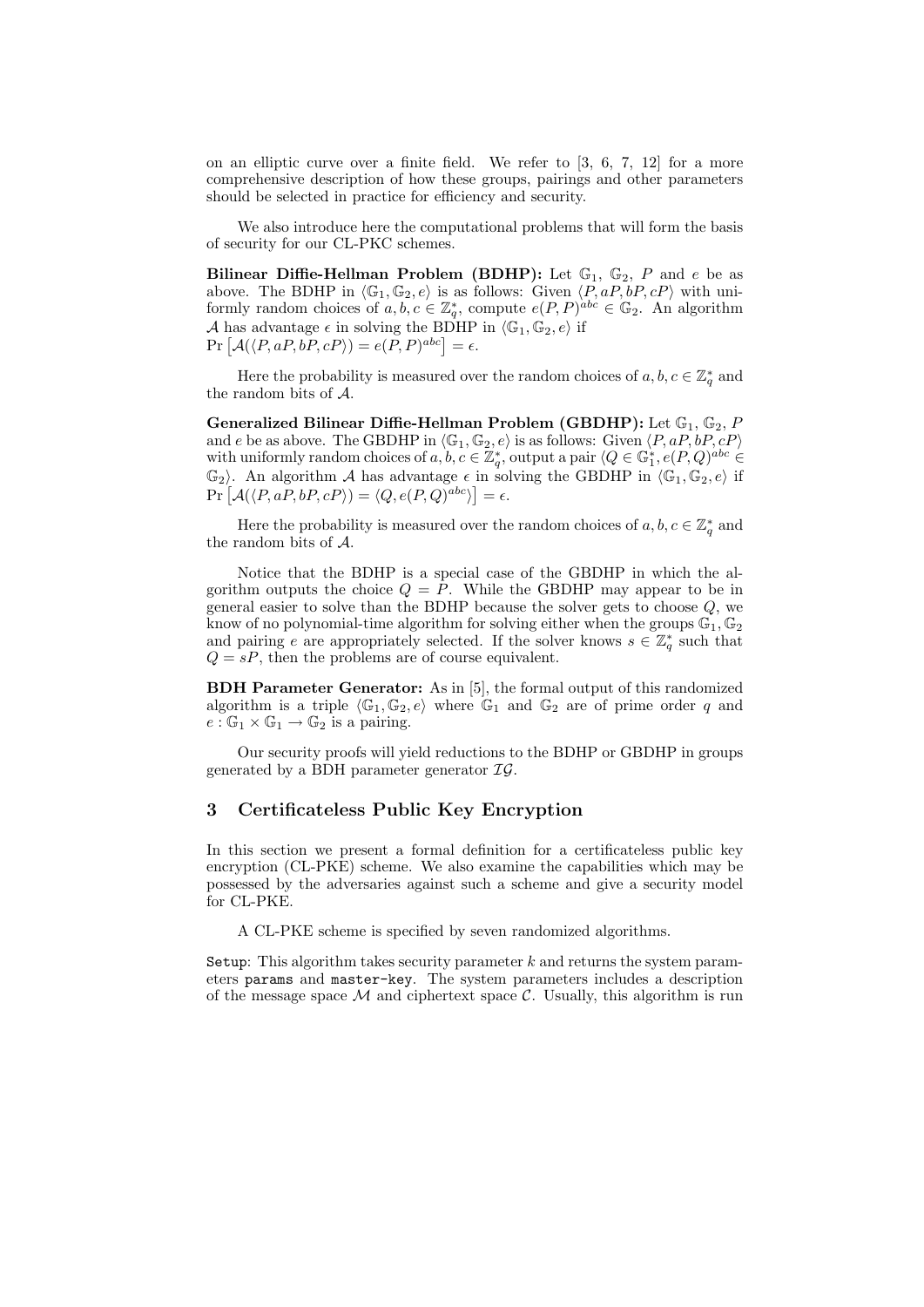by the KGC. We assume throughout that params are publicly and authentically available, but that only the KGC knows master-key.

Partial-Private-Key-Extract: This algorithm takes params, master-key and an identifier for entity  $A$ ,  $ID_A \in \{0,1\}^*$ , as input. It returns a partial private key  $D_A$ . Usually this algorithm is run by the KGC and its output is transported to entity A over a confidential and authentic channel.

Set-Secret-Value: This algorithm takes as inputs params and an entity  $A$ 's identifier  $ID_A$  as inputs and outputs A's secret value  $x_A$ .

Set-Private-Key: This algorithm takes params, an entity A's partial private key  $D_A$  and A's secret value  $x_A$  as input. The value  $x_A$  is used to transform  $D_A$ into the (full) private key  $S_A$ . The algorithm returns  $S_A$ .

Set-Public-Key: This algorithm takes params and entity A's secret value  $x_A$ as input and from these constructs the public key  $P_A$  for entity  $A$ .

Normally both Set-Private-Key and Set-Public-Key are run by an entity A for itself, after running Set-Secret-Value. The same secret value  $x_A$  is used in each. Separating them makes it clear that there is no need for a temporal ordering on the generation of public and private keys in our CL-PKE scheme. Usually, A is the only entity in possession of  $S_A$  and  $x_A$ , and  $x_A$  will be chosen at random from a suitable and large set.

Encrypt: This algorithm takes as inputs params, a message  $M \in \mathcal{M}$ , and the public key  $P_A$  and identifier  $ID_A$  of an entity A. It returns either a ciphertext  $C \in \mathcal{C}$  or the null symbol  $\perp$  indicating an encryption failure. This will always occur in the event that  $P_A$  does not have the correct form. In our scheme, this is the only way an encryption failure will occur.

Decrypt: This algorithm takes as inputs params,  $C \in \mathcal{C}$ , and a private key  $S_A$ . It returns a message  $M \in \mathcal{M}$  or a message  $\perp$  indicating a decryption failure.

Naturally, we insist that output  $M$  should result from applying algorithm Decrypt with inputs params,  $S_A$  on a ciphertext  $C$  generated by using algorithm Encrypt with inputs params,  $P_A$ , ID<sub>A</sub> on message  $M$ .

#### 3.1 Security Model for CL-PKE

Given this formal definition of a CL-PKE scheme, we are now in a position to define adversaries for such a scheme. The standard definition for security for a public key encryption scheme involves indistinguishability of encryptions against a fully-adaptive chosen ciphertext attacker (IND-CCA) [4, 10, 20]. In this definition, there are two parties, the adversary  $A$  and the challenger  $C$ . The adversary operates in three phases after being presented with a random public key. In Phase 1, A may make decryption queries on ciphertexts of its choice. In the Challenge Phase,  $A$  chooses two messages  $M_0$ ,  $M_1$  and is given a challenge ciphertext  $\tilde{C}^*$  for one of these two messages  $M_b$  by the challenger. In Phase 2, A may make further decryption queries, but may not ask for the decryption of  $C^*$ . The attack ends with  $\mathcal{A}$ 's guess  $b'$  for the bit b. The adversary's advantage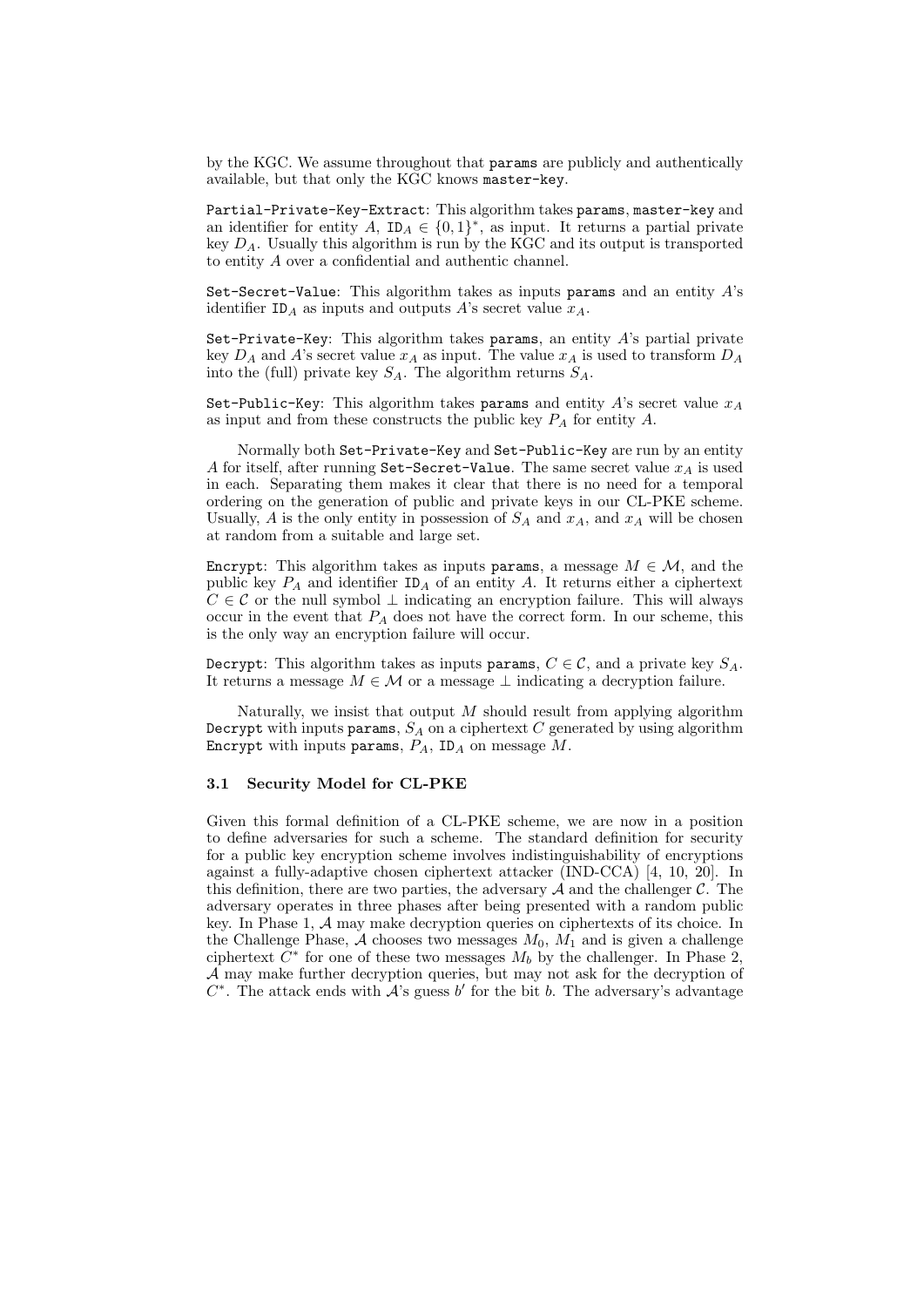is defined to be  $\text{Adv}(\mathcal{A}) = 2(\Pr[b' = b] - \frac{1}{2}).$ 

This model was strengthened for ID-PKC in [5] to handle adversaries who can extract the private keys of arbitrary entities and who choose the identity IDch of the entity on whose public key they are challenged. This extension is appropriate because the compromise of some entities' private keys should not affect the security of an uncompromised entity's encryptions.

Here, we extend the model of [5] to allow adversaries who can extract partial private keys, or private keys, or both, for identities of their choice. Given that our scheme has no certificates, we must further strengthen the model to allow for adversaries who can replace the public key of any entity with a value of their choice. We must also consider carefully how a challenger should respond to key extraction and decryption queries for identities whose public keys have been changed.

Here then is a list of the actions that a general adversary against a CL-PKE scheme may carry out and a discussion of each action.

(1) Extract partial private key of A:  $\mathcal C$  responds by running algorithm

Partial-Private-Key-Extract to generate the partial private key  $D_A$  for entity A.

(2) Extract private key for A: As in [5], we allow our adversary A to make requests for entities' private keys. If A's public key has not been replaced then  $\mathcal C$  can respond by running algorithm Set-Private-Key to generate the private key  $S_A$  for entity A (first running Set-Secret-Value for A if necessary). But it is unreasonable to expect  $\mathcal C$  to be able to respond to such a query if  $\mathcal A$  has already replaced  $A$ 's public key. Of course, we insist that  $A$  does not at any point extract the private key for the selected challenge identity  $ID_{ch}$ .

(3) Request public key of A: Naturally, we assume that public keys are available to  $A$ . On receiving a first request for  $A$ 's public key,  $C$  responds by running algorithm Set-Public-Key to generate the public key  $P_A$  for entity  $A$ (first running Set-Secret-Value for A if necessary).

(4) Replace public key of A: A can repeatedly replace the public key  $P_A$  for any entity  $A$  with any value  $P'_A$  of its choice. In our concrete CL-PKE schemes, our public keys will have a certain structure that is used to test the validity of public keys before any encryption. We assume here that the adversary's choice  $P'_A$  is a valid public key; this assumption can be removed (and our schemes remain secure) at the cost of some additional complexity in our definitions. Note that in our schemes, any entity can easily create public keys that are valid. The current value of an entity's public key is used by  $\mathcal C$  in any computations (for example, preparing a challenge ciphertext) or responses to  $\mathcal{A}$ 's requests (for example, replying to a request for the public key). We insist that  $A$  cannot both replace the public key for the challenge identity  $ID<sub>ch</sub>$  before the challenge phase and extract the partial private key for  $ID_{ch}$  in some phase – this would enable A to receive a challenge ciphertext under a public key for which it could compute the private key.

(5) Decryption query for ciphertext  $C$  and entity  $A$ : If  $A$  has not replaced the public key of entity  $A$ , then  $C$  responds by running the algorithm Set-Private-Key to obtain the private key  $S_A$ , then running Decrypt on ciphertext C and private key  $S_A$  and returning the output to A. However, if A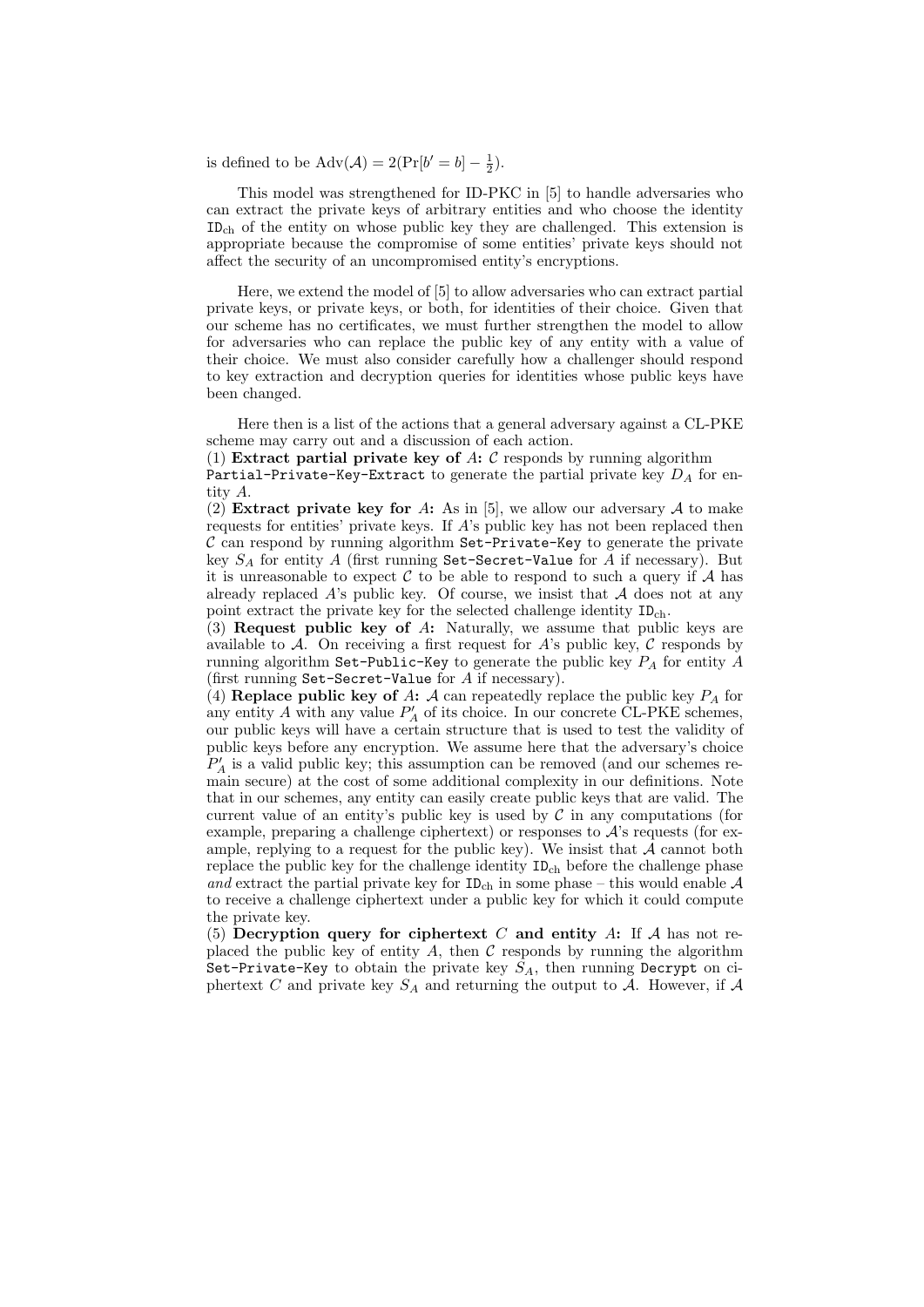has already replaced the public key of  $A$ , then in following this approach,  $C$ would (in general) not decrypt using a private key matching the current public key. However, we insist that  $\mathcal C$  properly decrypts ciphertexts even for entities whose public keys have been replaced (these decryptions will be handled using special purpose knowledge extractors in our security proofs). This results in a very powerful security model because decryption queries made under public keys that have been changed are potentially far more useful to  $A$ . Naturally, as in  $[5]$ , we prohibit  $\mathcal A$  from ever making a decryption query on the challenge ciphertext  $C^*$  for the combination of identity  $ID_{ch}$  and public key  $P_{ch}$  that was used to encrypt  $M_b$ . However A is, for example, allowed to replace the public key for ID<sub>ch</sub> with a new value and then request a decryption of  $C^*$ , or to change another entity  $A$ 's public key to  $P_{ch}$  (or any other value) and then request the decryption of  $C^*$  for entity  $\tilde{A}$ .

We also want to consider adversaries who are equipped with master-key, in order to model security against an eavesdropping KGC. As discussed in Section 1, we do not allow such an adversary to replace public keys: in this respect, we invest in the KGC the same level of trust as we do in a CA in a traditional PKI. So we will distinguish between two adversary types, with slightly different capabilities:

**CL-PKE Type I Adversary:** Such an adversary  $A_I$  does not have access to master-key. However,  $A_I$  may request public keys and replace public keys with values of its choice, extract partial private and private keys and make decryption queries, all for identities of its choice. As discussed above, we make several natural restrictions on such a Type I adversary: (1)  $A_I$  cannot extract the private key for  $ID_{ch}$  at any point. (2)  $A_I$  cannot request the private key for any identity if the corresponding public key has already been replaced. (3)  $A_I$  cannot both replace the public key for the challenge identity  $ID_{ch}$  before the challenge phase and extract the partial private key for  $ID<sub>ch</sub>$  in some phase. (4) In Phase 2,  $A_I$  cannot make a decryption query on the challenge ciphertext  $C^*$ for the combination of identity  $ID_{ch}$  and public key  $P_{ch}$  that was used to encrypt  $M_b$ .

**CL-PKE Type II Adversary:** Such an adversary  $A_{II}$  does have access to master-key, but may not replace public keys of entities. Adversary  $A_{II}$  can compute partial private keys for itself, given master-key. It can also request public keys, make private key extraction queries and decryption queries, both for identities of its choice. The restrictions on this type of adversary are: (1)  $\mathcal{A}_{II}$  cannot replace public keys at any point. (2)  $\mathcal{A}_{II}$  cannot extract the private key for ID<sub>ch</sub> at any point. (3) In Phase 2,  $A_{II}$  cannot make a decryption query on the challenge ciphertext  $C^*$  for the combination of identity  $ID_{ch}$  and public key  $P_{\text{ch}}$  that was used to encrypt  $M_b$ .

Chosen ciphertext security for CL-PKE: We say that a CL-PKE scheme is semantically secure against an adaptive chosen ciphertext attack ("IND-CCA secure") if no polynomially bounded adversary  $A$  of Type I or Type II has a non-negligible advantage against the challenger in the following game:

**Setup:** The challenger takes a security parameter  $k$  and runs the Setup algo-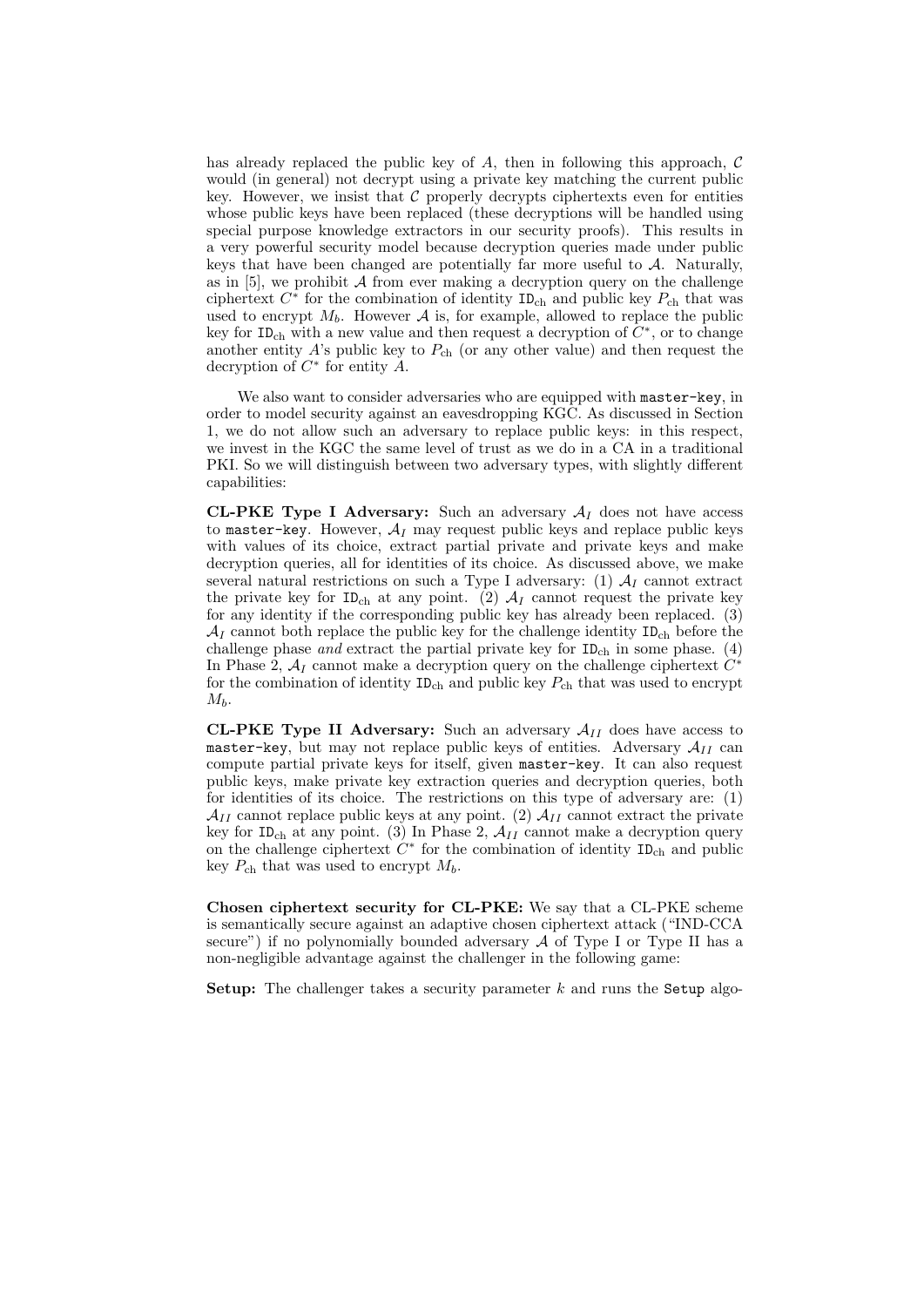rithm. It gives  $A$  the resulting system parameters params. If  $A$  is of Type I, then the challenger keeps master-key to itself, otherwise, it gives master-key to A.

**Phase 1:** A issues a sequence of requests, each request being either a partial private key extraction, a private key extraction, a request for a public key, a replace public key command or a decryption query for a particular entity. These queries may be asked adaptively, but are subject to the rules on adversary behaviour defined above.

**Challenge Phase:** Once  $\mathcal A$  decides that Phase 1 is over it outputs the challenge identity ID<sub>ch</sub> and two equal length plaintexts  $M_0, M_1 \in \mathcal{M}$ . Again, the adversarial constraints given above apply. The challenger now picks a random bit  $b \in \{0,1\}$  and computes  $C^*$ , the encryption of  $M_b$  under the current public key  $P_{ch}$  for ID<sub>ch</sub>. If the output of the encryption is  $\perp$ , then A has immediately lost the game (it has replaced a public key with one not having the correct form). Otherwise,  $C^*$  is delivered to  $\overline{\mathcal{A}}$ .

**Phase 2:** A issues a second sequence of requests as in Phase 1, again subject to the rules on adversary behaviour above.

**Guess:** Finally, A outputs a guess  $b' \in \{0, 1\}$ . The adversary wins the game if  $b = b'$ . We define A's advantage in this game to be  $\text{Adv}(\mathcal{A}) := 2(\Pr[b = b'] - \frac{1}{2})$ .

## 4 CL-PKE Schemes from Pairings

In this section, we describe a pair of CL-PKE schemes. Our first scheme, BasicCL-PKE, is analogous to the scheme BasicIdent of [5], and is included only to serve as a warm-up for our main scheme FullCL-PKE. The main scheme is in turn an analogue of the scheme FullIdent of [5] and is IND-CCA secure, assuming the hardness of the GBDHP. We prove this in Theorem 1.

### 4.1 A Basic CL-PKE Scheme

We describe the seven algorithms needed to define  $BasicCL-PKE$ . We let  $k$  be a security parameter given to the Setup algorithm and  $\mathcal{IG}$  a BDH parameter generator with input k.

Setup: This algorithm runs as follows:

(1) Run  $IG$  on input k to generate output  $\langle \mathbb{G}_1, \mathbb{G}_2, e \rangle$  where  $\mathbb{G}_1$  and  $\mathbb{G}_2$  are groups of some prime order q and  $e : \mathbb{G}_1 \times \mathbb{G}_1 \to \mathbb{G}_2$  is a pairing. (2) Choose an arbitrary generator  $P \in \mathbb{G}_1$ . (3) Select a master-key s uniformly at random from  $\mathbb{Z}_q^*$  and set  $P_0 = sP$ . (4) Choose cryptographic hash functions  $H_1: \{0,1\}^* \to \mathbb{G}_1^*$  and  $H_2: \mathbb{G}_2 \to \{0,1\}^n$ . Here *n* will be the bit-length of plaintexts.

The system parameters are params  $\langle \mathbb{G}_1, \mathbb{G}_2, e, n, P, P_0, H_1, H_2 \rangle$ . The master-key is  $s \in \mathbb{Z}_q^*$ . The message space is  $\mathcal{M} = \{0,1\}^n$  and the ciphertext space is  $C = \mathbb{G}_1 \times \{0, 1\}^n$ .

Partial-Private-Key-Extract: This algorithm takes as input an identifier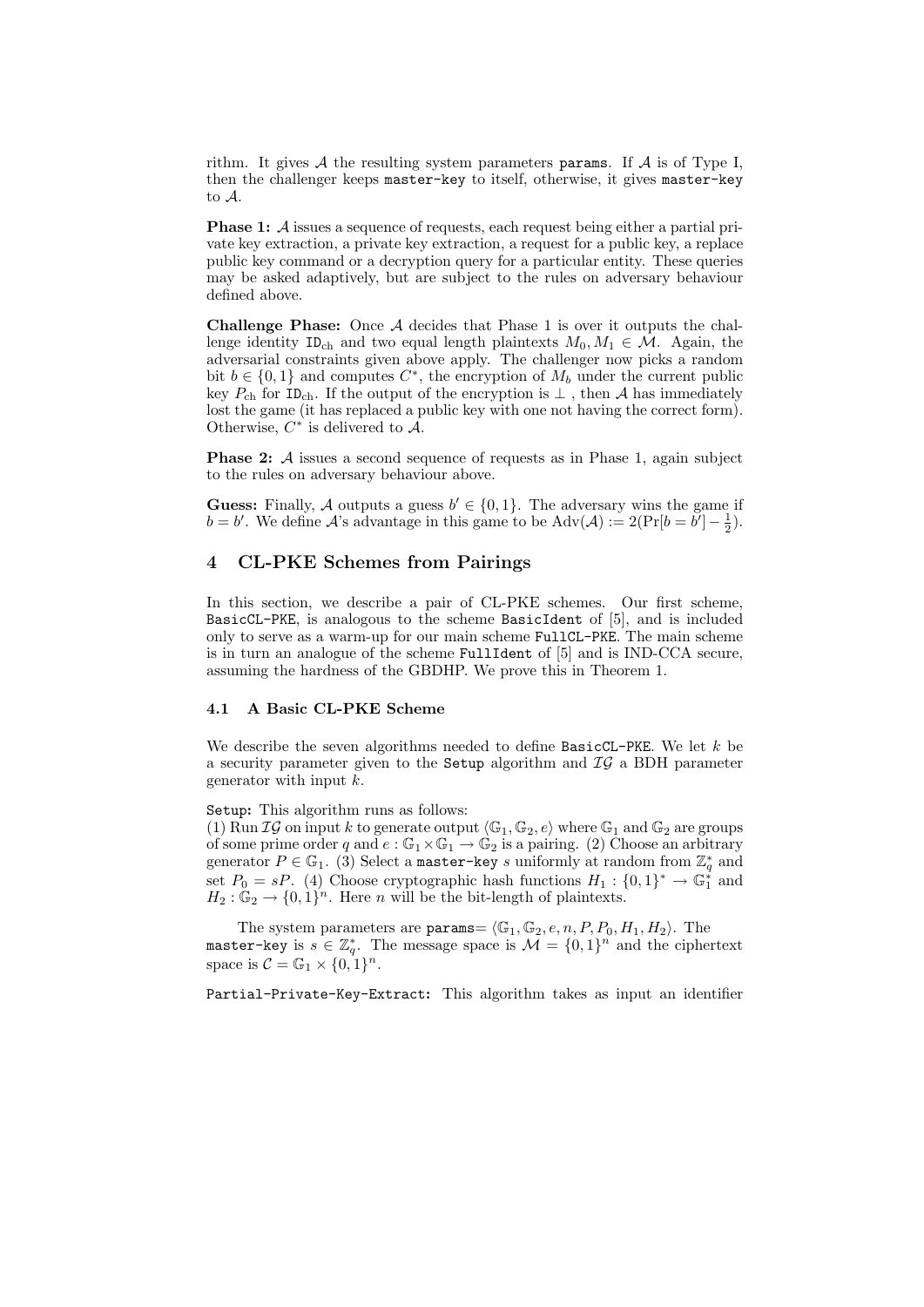$ID_A \in \{0,1\}^*$ , and carries out the following steps to construct the partial private key for entity  $A$  with identifier  $ID_A$ :

- (1) Compute  $Q_A = H_1(\text{ID}_A) \in \mathbb{G}_1^*$ .
- (2) Output the partial private key  $D_A = sQ_A \in \mathbb{G}_1^*$ .

The reader will notice that the partial private key of entity A here is identical to that entity's private key in the schemes of [5]. Also notice that A can verify the correctness of the Partial-Private-Key-Extract algorithm output by checking  $e(D_A, P) = e(Q_A, P_0).$ 

Set-Secret-Value: This algorithm takes as inputs params and an entity  $A$ 's identifier ID<sub>A</sub> as inputs. It selects  $x_A \in \mathbb{Z}_q^*$  at random and outputs  $x_A$  as A's secret value.

Set-Private-Key: This algorithm takes as inputs params, an entity  $A$ 's partial private key  $D_A$  and A's secret value  $x_A \in \mathbb{Z}_q^*$ . It transforms partial private key  $D_A$  to private key  $S_A$  by computing  $S_A = x_A^T D_A = x_A s Q_A \in \mathbb{G}_1^*$ .

Set-Public-Key: This algorithm takes params and entity A's secret value  $x_A \in$  $\mathbb{Z}_q^*$  as inputs and constructs A's public key as  $P_A = \langle X_A, Y_A \rangle$ , where  $X_A = x_A P$ and  $Y_A = x_A P_0 = x_A sP$ .

Encrypt: To encrypt  $M \in \mathcal{M}$  for entity A with identifier  $ID_A \in \{0,1\}^*$  and public key  $P_A = \langle X_A, Y_A \rangle$ , perform the following steps:

(1) Check that  $X_A, Y_A \in \mathbb{G}_1^*$  and that the equality  $e(X_A, P_0) = e(Y_A, P)$  holds. If not, output  $\perp$  and abort encryption. (2) Compute  $Q_A = H_1(\mathbb{ID}_A) \in \mathbb{G}_1^*$ . (3) Choose a random value  $r \in \mathbb{Z}_q^*$ . (4) Compute and output the ciphertext:  $C = \langle rP, M \oplus H_2(e(Q_A, Y_A)^r) \rangle.$ 

Notice that this encryption operation is identical to the encryption algorithm in the scheme BasicIdent of [5], except for the check on the structure of the public key in step 1 and the use of  $Y_A$  in place of  $P_0 = P_{pub}$  in step 4.

Decrypt: Suppose  $C = \langle U, V \rangle \in \mathcal{C}$ . To decrypt this ciphertext using the private key  $S_A$ , compute and output:  $V \oplus H_2(e(S_A, U))$ .

Notice that if  $\langle U = rP, V \rangle$  is the encryption of M for entity A with public key  $P_A = \langle X_A, Y_A \rangle$ , the decryption is the inverse of encryption.

Again, the similarity to the decryption operation of BasicIdent should be apparent.

We have presented this scheme to help the reader understand our FullCL-PKE scheme, and so we do not analyse its security in detail.

### 4.2 A Full CL-PKE Scheme

Now that we have described our basic CL-PKE scheme, we add chosen ciphertext security to it, adapting the Fujisaki-Okamoto padding technique [11]. The algorithms for FullCL-PKE are as follows: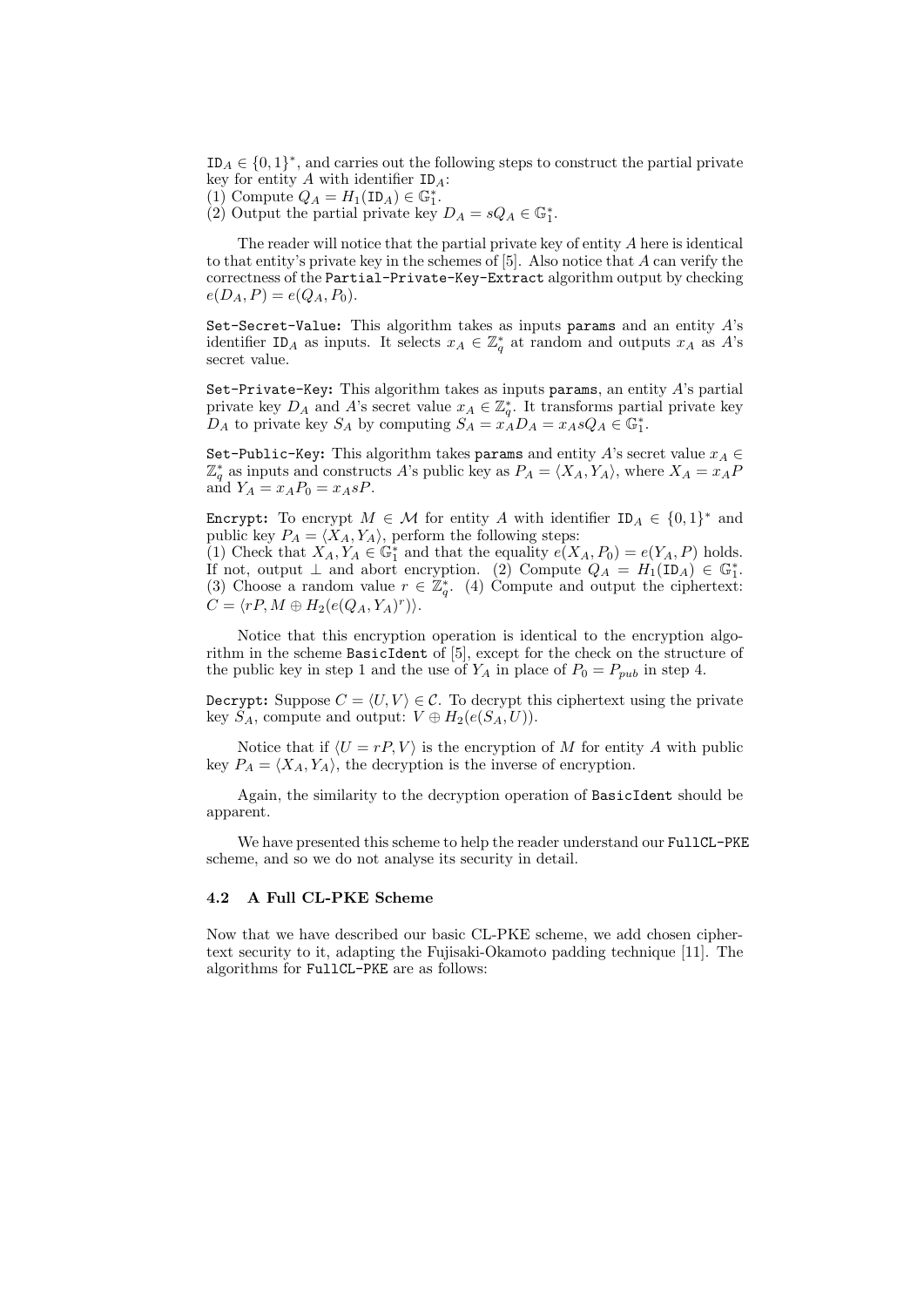Setup: Identical to Setup for BasicCL-PKE, except that we choose two additional cryptographic hash functions  $H_3: \{0,1\}^n \times \{0,1\}^n \to \mathbb{Z}_q^*$  and  $H_4: \{0,1\}^n \to$  ${0,1}<sup>n</sup>$ .

The system parameters are params=  $\langle \mathbb{G}_1, \mathbb{G}_2, e, n, P, P_0, H_1, H_2, H_3, H_4 \rangle$ . The master-key and message space  $\mathcal M$  are the same as in BasicCL-PKE. The ciphertext space is now  $C = \mathbb{G}_1 \times \{0, 1\}^{2n}$ .

Partial-Private-Key-Extract, Set-Secret-Value, Set-Private-Key, and Set-Public-Key: Identical to BasicCL-PKE.

Encrypt: To encrypt  $M \in \mathcal{M}$  for entity A with identifier  $ID_A \in \{0,1\}^*$  and public key  $P_A = \langle X_A, Y_A \rangle$ , perform the following steps:

(1) Check that  $X_A, Y_A \in \mathbb{G}_1^*$  and that the equality  $e(X_A, P_0) = e(Y_A, P)$  holds. If not, output  $\perp$  and abort encryption.

- (2) Compute  $Q_A = H_1(\texttt{ID}) \in \mathbb{G}_1^*$ .
- (3) Choose a random  $\sigma \in \{0,1\}^n$ .
- (4) Set  $r = H_3(\sigma, M)$ .
- (5) Compute and output:  $C = \langle rP, \sigma \oplus H_2(e(Q_A, Y_A)^r), M \oplus H_4(\sigma) \rangle$ .

Decrypt: Suppose the ciphertext  $C = \langle U, V, W \rangle \in \mathcal{C}$ . To decrypt this ciphertext using the private key  $S_A$ :

- (1) Compute  $V \oplus \tilde{H_2}(e(S_A, U)) = \sigma'.$
- (2) Compute  $W \oplus H_4(\sigma') = M'.$
- (3) Set  $r' = H_3(\sigma', M')$  and test if  $U = r'P$ . If not, output  $\perp$  and reject C.
- (4) Output  $M'$  as the decryption of C.

When C is a valid encryption of M using  $P_A$  and  $ID_A$ , it is easy to see that decrypting C will result in an output  $M' = M$ . We note that W can be replaced by  $W = E_{H_4(\sigma)}(M)$  where E denotes a semantically secure symmetric key encryption scheme as in [11] (though our security proofs will require some modifications to handle this case). This concludes the description of FullCL-PKE.

#### 4.3 Security of the Scheme FullCL-PKE

We have the following theorem about the security of FullCL-PKE.

**Theorem 1** Let hash functions  $H_1$ ,  $H_2$ ,  $H_3$  and  $H_4$  be random oracles. Suppose further that there is no polynomially bounded algorithm that can solve the GBDHP in groups generated by IG with non-negligible advantage. Then FullCL-PKE is IND-CCA secure.

This theorem follows from a sequence of lemmas that are proved in the appendices. It can be made into a concrete security reduction relating the advantage  $\epsilon$  of a Type I or Type II attacker against FullCL-PKE to that of an algorithm to solve GBDHP or BDHP.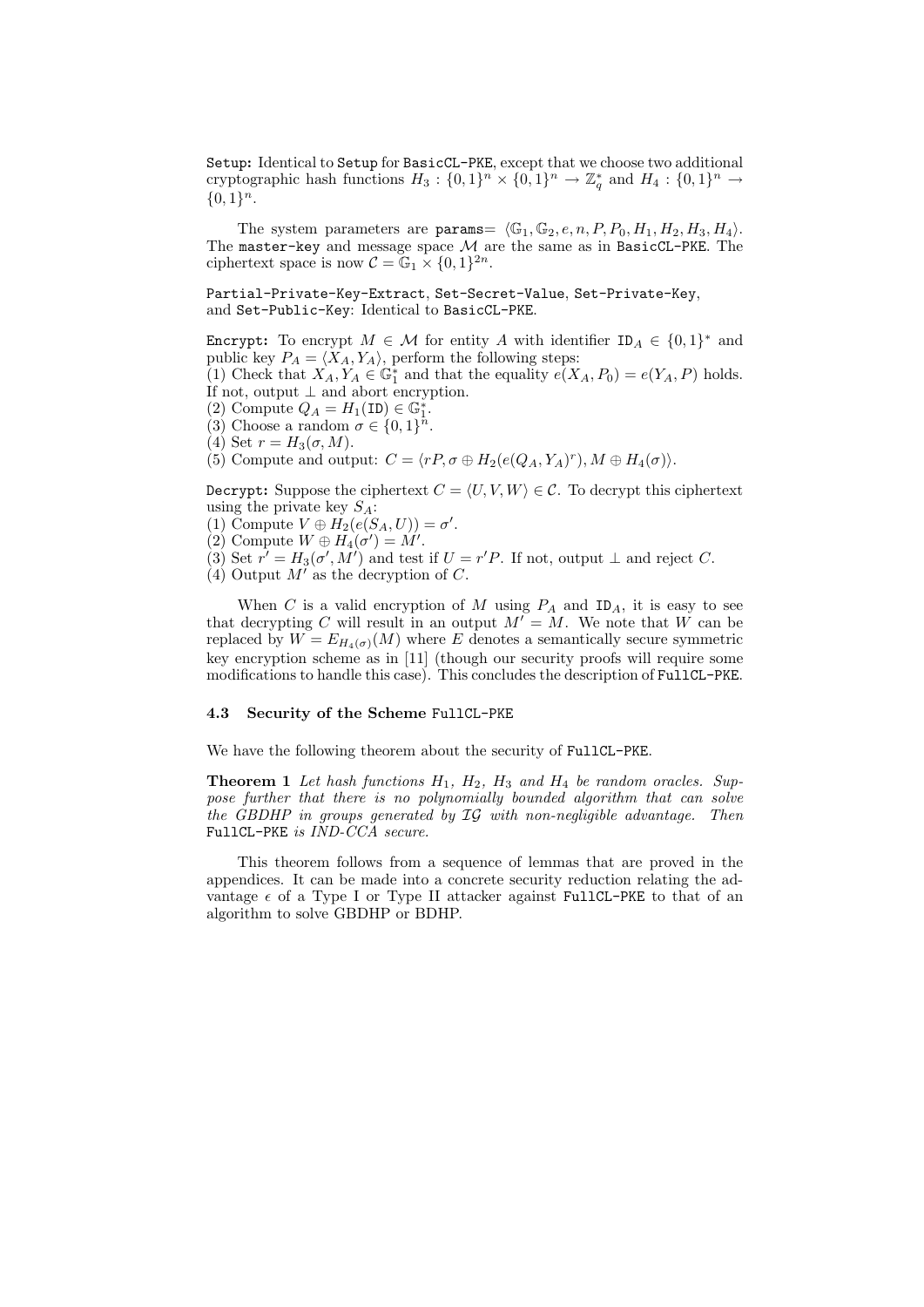## 5 Further CL-PKC Schemes

In this section, we sketch another CL-PKC primitives: a signature scheme based on the identity-based scheme of [17]. We begin by outlining an alternative key generation technique which enhances the resilience of our schemes against a cheating KGC and allows for non-repudation of certificateless signatures.

### 5.1 An Alternative Key Generation Technique

Up to this point, we have assumed that the KGC is trusted to not replace the public keys of users and to only issue one copy of each partial private key, to the correct recipient. This may involve an unacceptable level of trust in the KGC for some users. Our current set up also allows users to create more than one public key for the same partial private key. This can be desirable in some applications, but undesirable in others.

Here we sketch a simple binding technique which ensures that users can only create one public key for which they know the corresponding private key. In our technique, an entity  $A$  must first fix its secret value  $x_A$  and its public key  $P_A = \langle X_A, Y_A \rangle$ . We then re-define  $Q_A$  to be  $Q_A = H_1(\text{ID}_A||P_A)$  – now  $Q_A$ binds A's identifier and public key. The partial private key delivered to entity A is still  $D_A = sQ_A$  and the private key created by A is still  $xsQ_A$ . However, these are also now bound to A's choice of public key. This binding effectively restricts A to using a single public key, since A can now only compute one private key from  $D_A$ .

This technique has a very important additional benefit: it reduces the degree of trust that users need to have in the KGC in our certificateless schemes. In short, the technique raises our schemes to trust level 3 in the trust hierarchy of [15], the same level as is enjoyed in a traditional PKI. Now, with our binding technique in place, a KGC who replaces an entity's public key will be implicated in the event of a dispute: the existence of two working public keys for an identity can only result from the existence of two partial private keys binding that identity to two different public keys; only the KGC could have created these two partial private keys. Thus our binding technique makes the KGC's replacement of a public key apparent and equivalent to a CA forging a certificate in a traditional PKI.

Theorem 1 still applies for our CL-PKE scheme with this binding in place because of the way in which  $H_1$  is modelled as a random oracle. Notice too that with this binding in place, there is no longer any need to keep partial private keys secret: informally, knowledge of the key  $D_A = sQ_A$  does not help an adversary to create the unique private key  $S_A = xsQ_A$  that matches the particular public key  $P_A$  that is bound to  $D_A$ . When applied to the certificateless signature primitive in this section, the binding technique ensures a stronger form of non-repudiation: without the binding, an entity could always attempt to repudiate a signature by producing a second working public key and claiming that the KGC had created the signature using the first public key.

Even with this binding in place, the security analysis of our original encryp-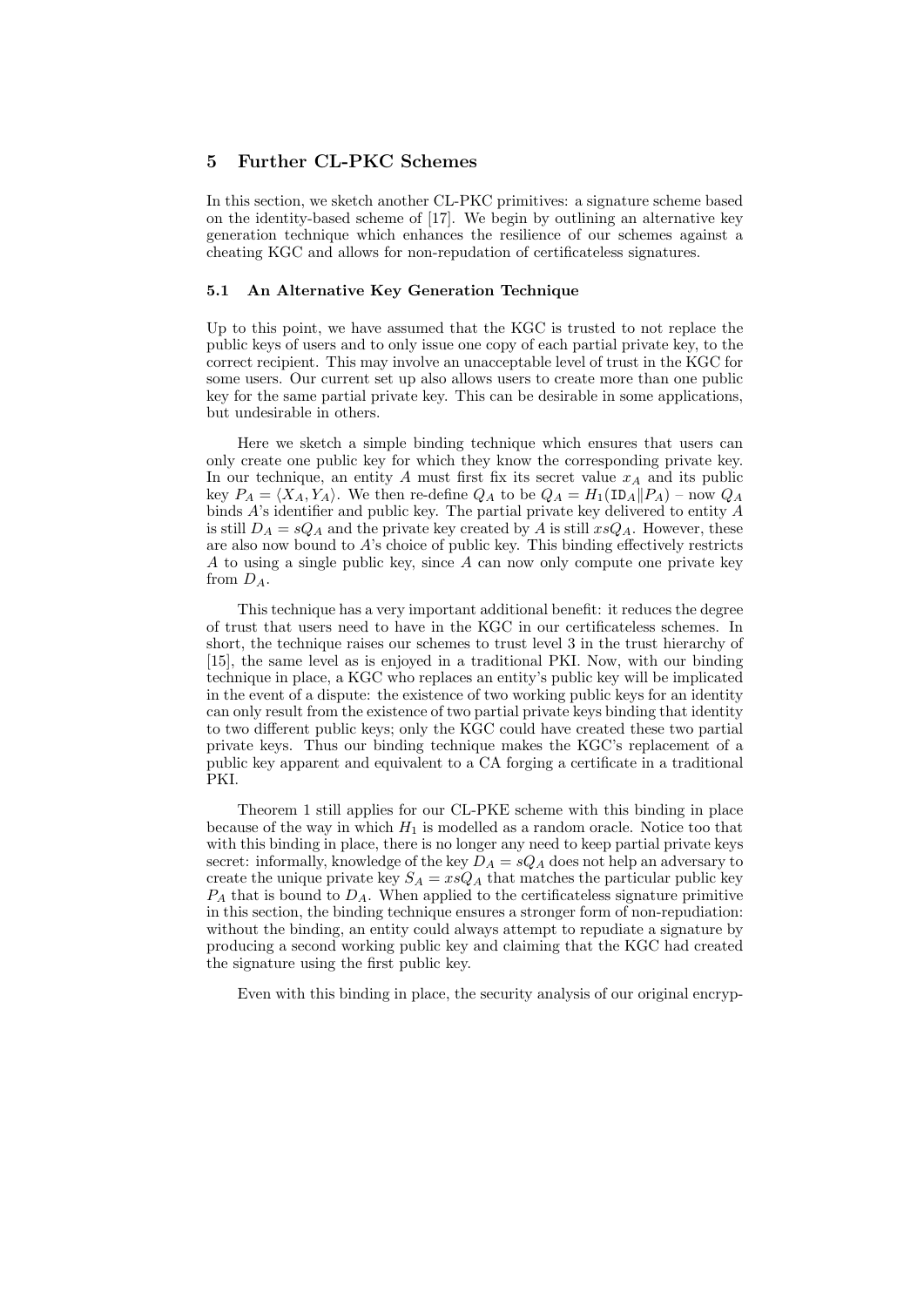tion scheme (in which an adversary can replace public keys) is still important: it models the scenario where an adversary *temporarily* replaces the public key  $P_A$ of an entity  $A$  with a new value  $P'_A$  in an attempt to obtain a ciphertext which he can distinguish, and then resets the public key. In this case, our proof shows that the adversary does not gain any advantage in a distinguishing game unless he has access to the matching partial private key  $D'_A = sH_1(\text{ID}_A||\overline{P'_A})$ . In turn, this partial private key should not be made available by the KGC. Of course, nothing can prevent a KGC from mounting an attack of this type, but the same applies for the CA in a traditional PKI.

#### 5.2 A Certificateless Signature Scheme

We will describe a certificateless public-key signature (CL-PKS) scheme that is based on a provably secure ID-PKC signature scheme of [17].

In general, a CL-PKS scheme can be specified by seven algorithms: Setup, Partial-Private-Key-Extract, Set-Secret-Value, Set-Private-Key, Set-Public-Key, Sign and Verify. These are similar to the algorithms used to define a CL-PKE scheme: Setup and params are modified to include a description of the signature space  $S$ , Partial-Private-Key-Extract, Set-Secret-Value, Set-Private-Key and Set-Public-Key are just as before and Sign and Verify are as follows:

Sign: This algorithm takes as inputs params, a message  $M \in \mathcal{M}$  to be signed and a private key  $S_A$ . It outputs a signature  $Sig \in \mathcal{S}$ .

Verify: This algorithm takes as inputs params, a message  $M \in \mathcal{M}$ , the identifier ID<sub>A</sub> and public key  $P_A$  of an entity A, and  $Sig \in \mathcal{S}$  as the signature to be verified. It outputs valid, invalid or  $\perp$ .

Given this general description, we now outline a CL-PKS scheme:

Setup: This is identical to Setup for our scheme BasicCL-PKE, except that now there is only one hash function  $H : \{0,1\}^* \times \mathbb{G}_2 \to \mathbb{Z}_q^*$  and params is  $\langle \mathbb{G}_1, \mathbb{G}_2, n, e, P, P_0, H \rangle$ . The signature space is defined as  $S = \hat{\mathbb{G}}_1 \times \mathbb{Z}_q^*$ .

Partial-Private-Key-Extract, Set-Secret-Value, Set-Private-Key and Set-Public-Key: Identical to BasicCL-PKE.

Sign: To sign  $M \in \mathcal{M}$  using the private key  $S_A$ , perform the following steps: (1) Choose random  $a \in \mathbb{Z}_q^*$ . (2) Compute  $r = e(P, P)^a \in \mathbb{G}_2$ . (3) Set  $v = H(M, r) \in$  $\mathbb{Z}_q^*$ . (4) Compute  $U = vS_A + aP \in \mathbb{G}_1$ . (5) Output as the signature  $\langle U, v \rangle$ .

Verify: To verify a purported signature  $\langle U, v \rangle$  on a message  $M \in \mathcal{M}$  for identity ID<sub>A</sub> and public key  $\langle X_A, Y_A \rangle$ : (1) Check that the equality  $e(X_A, P_0) = e(Y_A, P)$ holds. If not, output  $\perp$  and abort verification. (2) Compute  $r = e(U, P)$ .  $e(Q_A, -Y_A)^v$ . (3) Check if  $v = H(M, r)$  holds. If it does, output valid, otherwise output invalid.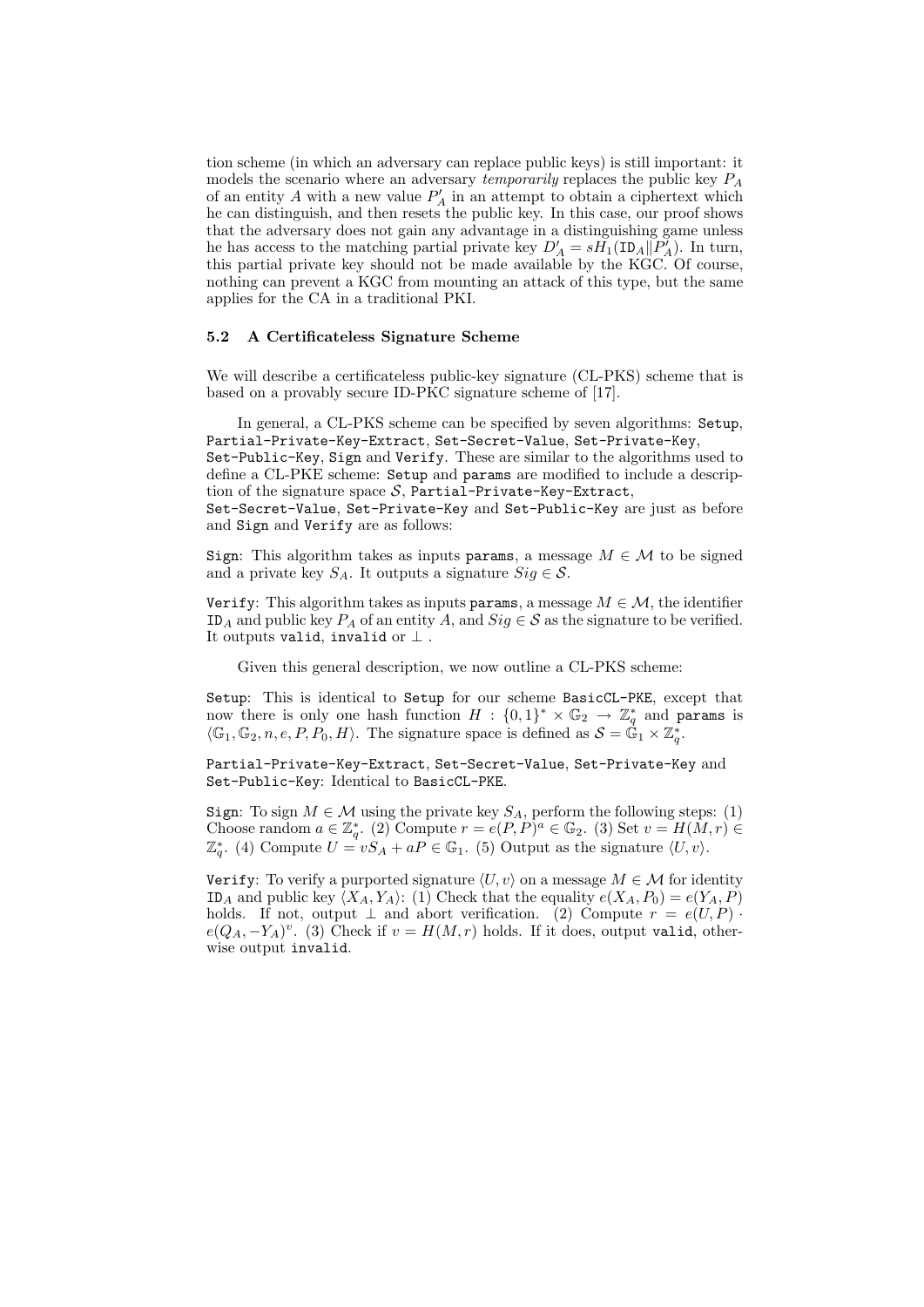### 5.3 Other Schemes

The hierarchical encryption and signature schemes of [14] and the key agreement scheme of [23] can be adapted to our certificateless setting. These adaptations are presented in the full paper [2].

### 6 Conclusions

In this paper we introduced the concept of certificateless public key cryptography, a model for the use of public key cryptography that is intermediate between the identity-based approach and traditional PKI. We showed how our concept can be realized by specifying a certificateless public key encryption (CL-PKE) scheme that is based on bilinear maps. We showed that our CL-PKE scheme is secure in an appropriate model, assuming that the Generalized Bilinear Diffie-Hellman Problem (GBDHP) is hard. We also rounded out our treatment by briefly presenting a certificateless signature scheme.

### Acknowledgement

We would like to thank Dan Boneh, Alex Dent, Steven Galbraith and Craig Gentry for their comments and helpful discussions on the paper.

## References

- [1] C. Adams and S. Lloyd. Understanding Public-Key Infrastructure Concepts, Standards, and Deployment Considerations. Macmillan, Indianapolis, USA, 1999.
- [2] S.S. Al-Riyami and K.G. Paterson. Certificateless public key cryptography. Cryptology ePrint Archive, Report 2003/126, 2003. http://eprint.iacr.org/.
- [3] P.S.L.M. Barreto et al. Efficient algorithms for pairing-based cryptosystems. In Proc. CRYPTO 2002, LNCS vol. 2442, pp. 354–368. Springer, 2002.
- [4] M. Bellare et al. Relations among notions of security for public-key encryption schemes. In Proc. CRYPTO 1998, LNCS vol. 1462. Springer, 1998.
- [5] D. Boneh and M. Franklin. Identity-based encryption from the Weil pairing. In J. Kilian, editor, Proc. CRYPTO 2001, LNCS vol. 2139, pp. 213-229. Springer, 2001.
- [6] D. Boneh and M. Franklin. Identity-based encryption from the Weil pairing. SIAM J. Computing, 32(3):586–615, 2003.
- [7] D. Boneh, H. Shacham, and B. Lynn. Short signatures from the Weil pairing. In C. Boyd, editor, Proc. ASIACRYPT 2001, LNCS vol. 2248, pp. 514–532. Springer, 2001.
- [8] L. Chen et al. Certification of public keys within an identity based system. In A. H. Chan and V. D. Gligor, editors, Information Security, 5th International Conference, ISC, LNCS vol. 2433, pp. 322–333. Springer, 2002.
- [9] J. Dankers et al. Public key infrastructure in mobile systems. IEE Electronics and Commucation Engineering Journal, 14(5):180–190, 2002.
- [10] D. Dolev, C. Dwork, and M. Naor. Non-malleable cryptography. SIAM Journal of Computing, 30(2):391–437, 2000.
- [11] E. Fujisaki and T. Okamoto. Secure integration of asymmetric and symmetric encryption schemes. In M. J. Wiener, editor, Proc. CRYPTO 1999, LNCS vol. 1666, pp. 537–554. Springer, 1999.
- [12] S.D. Galbraith, K. Harrison, and D. Soldera. Implementing the Tate pairing. In Algorithmic Number Theory 5th International Symposium, ANTS-V, LNCS vol. 2369, pp. 324–337. Springer, 2002.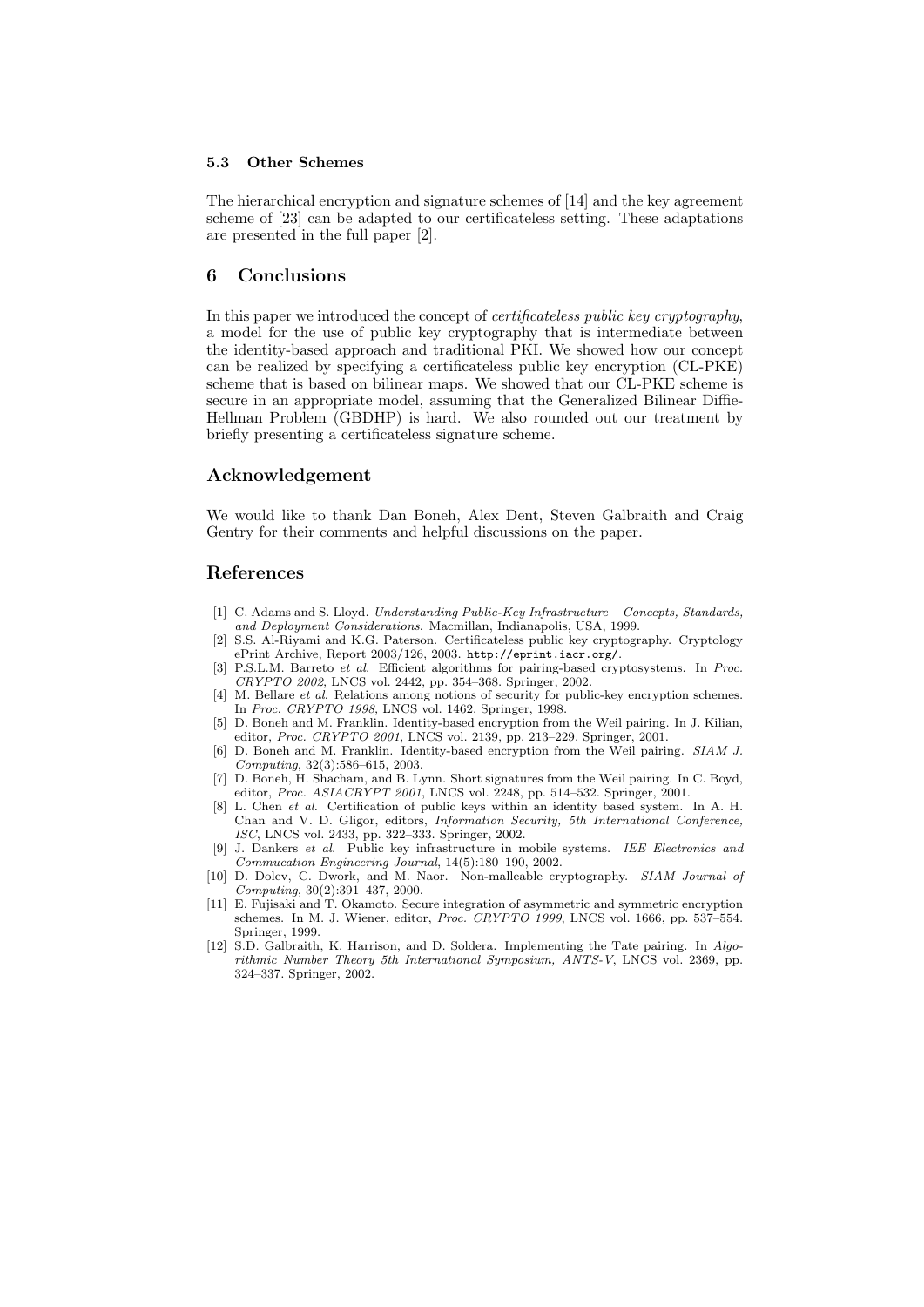- [13] C. Gentry. Certificate-based encryption and the certificate revocation problem. In E. Biham, editor, *Proc. EUROCRYPT* 2003, LNCS vol. 2656, pp. 272-293. Springer, 2003.
- [14] C. Gentry and A. Silverberg. Hierarchical ID-based cryptography. In Y. Zheng, editor, Proc. ASIACRYPT 2002, LNCS vol. 2501, pp. 548–566. Springer, 2002.
- [15] M. Girault. Self-certified public keys. In D. W. Davies, editor, *Proc. EUROCRYPT 1991*, LNCS vol. 547, pp. 490–497. Springer, 1992.
- [16] P. Gutmann. PKI: It's not dead, just resting. IEEE Computer, 35(8):41–49, 2002.
- [17] F. Hess. Efficient identity based signature schemes based on pairings. In K. Nyberg and H. Heys, editors, Selected Areas in Cryptography 9th Annual International Workshop, SAC 2002, LNCS vol. 2595, pp. 310–324. Springer, 2003.
- [18] K.G. Paterson. Cryptography from pairings: a snapshot of current research. Information Security Technical Report, 7(3):41–54, 2002.
- [19] H. Petersen and P. Horster. Self-certified keys concepts and applications. In 3rd Int. Conference on Communications and Multimedia Security. Chapman and Hall, 1997.
- [20] C. Rackoff and D. Simon. Non-interactive zero-knowledge proof of knowledge and chosen ciphertext attacks. In Proc. CRYPTO 1991, LNCS vol. 576, pp. 433–444. Springer, 1991.
- [21] S. Saeednia. Identity-based and self-certified key-exchange protocols. In V. Varadharajan, J. Pieprzyk, and Y. Mu, editors, Information Security and Privacy, Second Australasian Conference, ACISP, LNCS vol. 1270, pp. 303–313. Springer, 1997.
- [22] A. Shamir. Identity-based cryptosystems and signature schemes. In Proc. CRYPTO 1984, LNCS vol. 196, pp. 47–53. Springer, 1984.
- [23] N.P. Smart. An identity based authenticated key agreement protocol based on the Weil pairing. Electronics Letters, 38(13):630–632, 2002.
- [24] N.P. Smart. Access control using pairing based cryptography. In M. Joye, editor, Proceedings CT-RSA 2003, LNCS vol. 2612, pp. 111–121. Springer, 2003.

### Appendix A: Proofs of Security for FullCL-PKE

#### A.1 Two Public Key Encryption Schemes

We define a public key encryption scheme HybridPub. It will be used as a tool in our security proof for FullCL-PKE.

HybridPub: This scheme is specified by three algorithms: Key-Generation, Encrypt and Decrypt.

Key-Generation: (1) Run  $IG$  to generate  $\langle \mathbb{G}_1, \mathbb{G}_2, e \rangle$  with the usual properties. Choose a generator  $P \in \mathbb{G}_1$ . (2) Pick a random  $Q \in \mathbb{G}_1^*$ , a random  $s \in \mathbb{Z}_q^*$  and a random  $x \in \mathbb{Z}_q^*$ . (3) Set  $P_0 = sP$ ,  $X = xP$ ,  $Y = xsP$  and  $S = \dot{x} \Omega$ . (4) Choose the cryptographic hash functions  $H_2 : \mathbb{G}_2 \to \{0,1\}^n$ ,  $H_3: \{0,1\}^n \times \{0,1\}^n \to \mathbb{Z}_q^*$  and  $H_4: \{0,1\}^n \to \{0,1\}^n$ . The public key is  $\langle \mathbb{G}_1, \mathbb{G}_2, e, n, P, P_0, X, Y, Q, H_2, H_3, H_4 \rangle$ . The private key is  $S = xsQ$ , the message space is  $\mathcal{M} = \{0, 1\}^n$  and the ciphertext space is  $\mathcal{C} = \mathbb{G}_1 \times \{0, 1\}^{2n}$ .

Encrypt: To encrypt  $M \in \mathcal{M}$ , perform the following steps: (1) Check that the equality  $e(X, P_0) = e(Y, P)$  holds. If not, output  $\perp$  and abort encryption. (2) Choose a random  $\sigma \in \{0,1\}^n$ . (3) Set  $r = H_3(\sigma, M)$ . (4) Compute and output the ciphertext:  $C = \langle r \tilde{P}, \sigma \oplus H_2(e(Q, Y)^r), M \oplus H_4(\sigma) \rangle$ .

Decrypt: To decrypt  $C = \langle U, V, W \rangle \in \mathcal{C}$  using private key S, do the following: (1) Compute  $V \oplus H_2(e(S, U)) = \sigma'$ . (2) Compute  $W \oplus H_4(\sigma') = M'$ . (3) Set  $r' = H_3(\sigma', M')$  and test if  $U = r'P$ . If not, output  $\perp$  and reject the ciphertext. (4) Output  $M'$  as the decryption of C.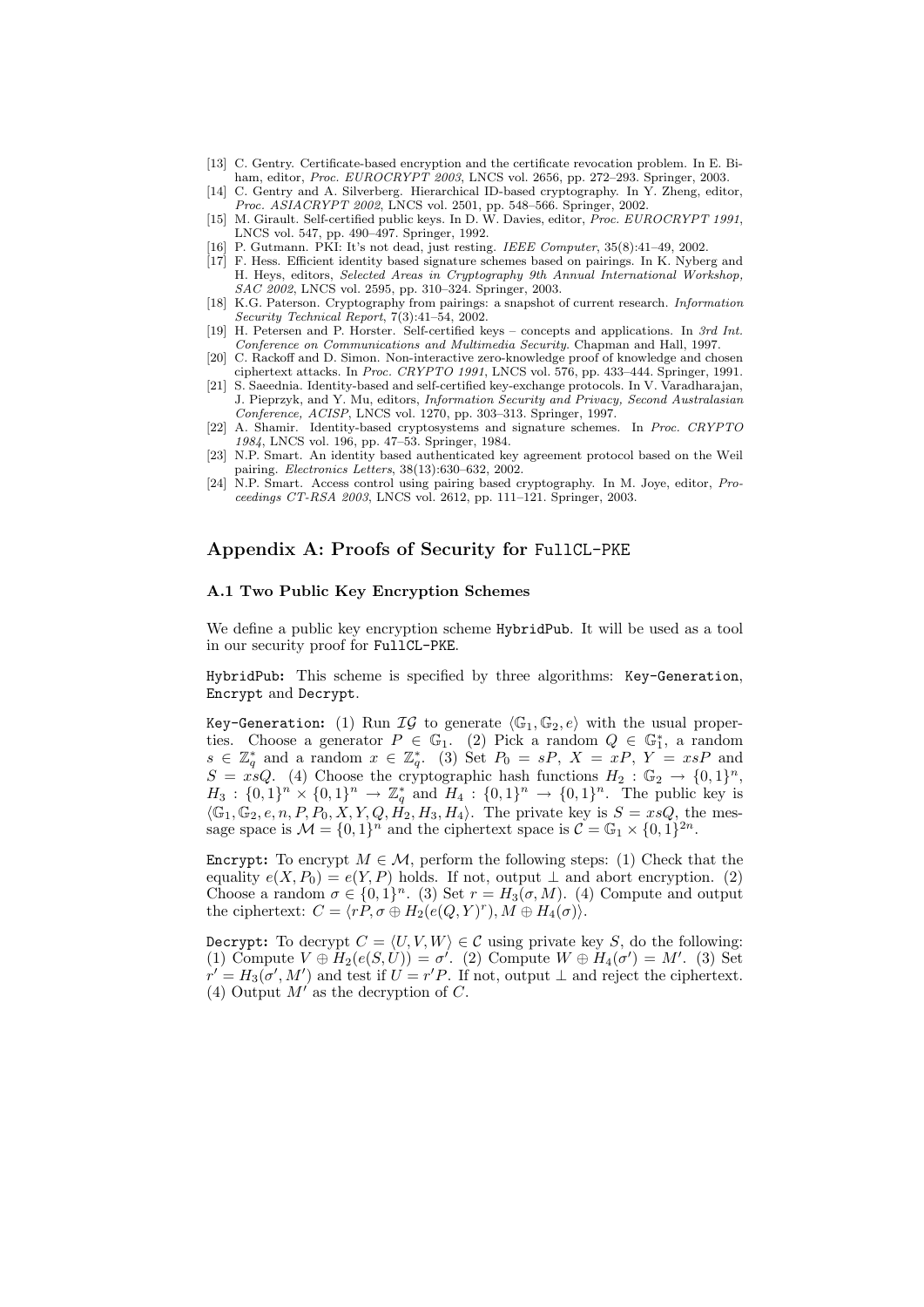A second scheme BasicPub is defined in [2]; it is a simplified version of <code>HybridPub</code> in which the encryption of message  $\dot{M}$  equals  $\langle rP, \dot{M\oplus H_2}(e(Q, Y)^r)\rangle.$ The full paper [2] also defines Type I and II IND-CCA, IND-CPA and OWE adversaries for BasicPub and HybridPub: these are similar to the usual definitions, except that a Type I adversary is allowed to replace the public key, while a Type II adversary has the value s.

#### A.2: Statements of Lemmas

We present a series of lemmas. Theorem 1 for Type I adversaries follows by combining Lemmas 2, 3, 4, 5 and 8. Similarly, Theorem 1 for Type II adversaries follows by combining Lemmas 6, 7 and 8.

**Lemma 2** Suppose that  $H_1$ ,  $H_2$ ,  $H_3$  and  $H_4$  are random oracles and that there exists an IND-CCA Type I adversary  $A_I$  against FullCL-PKE. Suppose  $A_I$  has advantage  $\epsilon$ , runs in time t, makes  $q_i$  queries to  $H_i$  ( $1 \leq i \leq 4$ ) and makes  $q_d$ decryption queries. Then there is an algorithm B which acts as either a Type I or a Type II IND-CPA adversary against HybridPub. Moreover, B either has advantage at least  $\epsilon \lambda^{q_d}/4q_1$  when playing as a Type I adversary, or has advantage at least  $\epsilon \lambda^{q_d}/4q_1$  when playing as a Type II adversary. B runs in time  $t + O((q_3 + q_4)q_d t')$ . Here t' is the running time of the BasicCL-PKE encryption algorithm and

$$
1 - \lambda \le (q_3 + q_4) \cdot \epsilon_{\text{OWE}}(t + O((q_3 + q_4)q_d t', q_2) + \epsilon_{\text{GBDHP}}(t + O((q_3 + q_4)q_d t') + 3q^{-1} + 2^{-n+1},
$$

where  $\epsilon_{OWE}(T, q')$  denotes the highest advantage of any Type I or Type II OWE adversary against BasicPub which operates in time  $T$  and makes  $q'$  hash queries to  $H_2$ , and  $\epsilon_{GBDHP}(T)$  denotes the highest advantage of any time T algorithm to solve GBDHP in groups of order q generated by  $IG$ .

**Lemma 3** Suppose that  $H_3$  and  $H_4$  are random oracles. Let  $A_I$  be a Type I IND-CPA adversary against HybridPub which has advantage  $\epsilon$  and makes  $q_4$ queries to  $H_4$ . Then there exists a Type I OWE adversary  $\mathcal{A}_I^{\prime}$  against BasicPub which runs in time  $O(time(\mathcal{A}_I))$  and has advantage at least  $\epsilon/2(q_3 + q_4)$ .

**Lemma 4** Suppose that  $H_3$  and  $H_4$  are random oracles. Let  $A_I$  be a Type II IND-CPA adversary against HybridPub which has advantage  $\epsilon$  and makes  $q_4$ queries to  $H_4$ . Then there exists a Type II OWE adversary  $A'_I$  against BasicPub which runs in time  $O(\text{time}(\mathcal{A}_{II}))$  and has advantage at least  $\epsilon/2(q_3 + q_4)$ .

**Lemma 5** Suppose that  $H_2$  is a random oracle. Suppose there exists a Type I OWE adversary  $A_I$  against BasicPub which makes at most  $q_2$  queries to  $H_2$  and which has advantage  $\epsilon$ . Then there exists an algorithm  $\beta$  to solve the GBDHP which runs in time  $O(time(\mathcal{A}_I))$  and has advantage at least  $(\epsilon - \frac{1}{2^n})/q_2$ .

**Lemma 6** Suppose that  $H_1$  is a random oracle and that there exists an IND-CCA Type II adversary  $A_{II}$  on FullCL-PKE with advantage  $\epsilon$  which makes at most  $q_1$  queries to  $H_1$ . Then there is an IND-CCA Type II adversary on HybridPub with advantage at least  $\epsilon/q_1$  which runs in time  $O(time(\mathcal{A}_{II}))$ .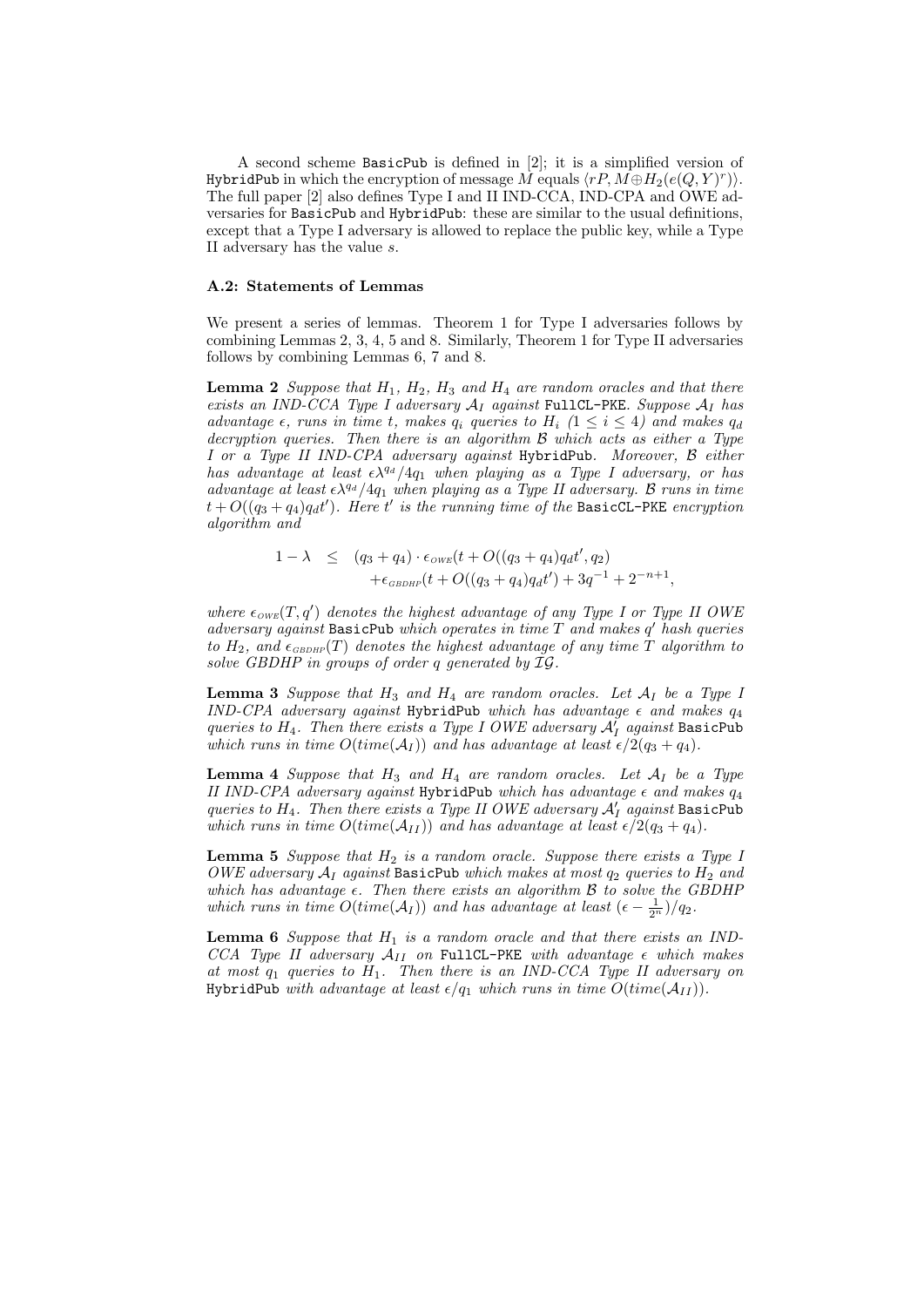**Lemma 7** Suppose that  $H_3$  and  $H_4$  are random oracles. Let  $A_{II}$  be a Type II IND-CCA adversary against HybridPub which has advantage  $\epsilon$ , makes  $q_d$ decryption queries,  $q_3$  queries to  $H_3$  and  $q_4$  queries to  $H_4$ . Then there exists a Type II OWE adversary  $A'_{II}$  against BasicPub with

$$
time(\mathcal{A}'_{II}) = time(\mathcal{A}_{II}) + O(n(q_3 + q_4))
$$
  
 
$$
Adv(\mathcal{A}'_{II}) \ge \frac{1}{2(q_3 + q_4)}((\epsilon + 1)(1 - q^{-1} - 2^{-n})^{q_d} - 1).
$$

**Lemma 8** Suppose that  $H_2$  is a random oracle. Suppose there exists a Type II OWE adversary  $A_{II}$  against BasicPub which makes at most  $q_2$  queries to  $H_2$ and which has advantage  $\epsilon$ . Then there exists an algorithm  $\beta$  to solve the BDHP which runs in time  $O(\text{time}(\mathcal{A}_{II}))$  and has advantage at least  $(\epsilon - \frac{1}{2^n})/q_2$ .

#### A.3: Proofs of Lemmas

**Proof of Lemma 2:** Let  $A_I$  be a Type I IND-CCA adversary against FullCL-PKE. Suppose  $A_I$  has advantage  $\epsilon$ , runs in time t, makes  $q_i$  queries to random oracle  $H_i$  (1  $\leq i \leq 4$ ) and makes  $q_d$  decryption queries. We show how to construct from  $A_I$  an adversary  $\beta$  that acts either as a Type I IND-CCA adversary against HybridPub or as a Type II IND-CCA adversary against HybridPub. We assume that challengers  $C_I, C_{II}$  for both types of game are available to B.

Adversary  $\beta$  begins by choosing a random bit c and an index I uniformly at random with  $1 \leq I \leq q_1$ . If  $c = 0$ , then  $\beta$  chooses to play against  $\mathcal{C}_I$  and aborts $\mathcal{C}_{II}.$  Here,  $\mathcal B$  will build a Type I IND-CPA adversary against <code>HybridPub</code> and fails against  $C_{II}$ . When  $c = 1$ ,  $\beta$  chooses to play against  $C_{II}$  and aborts  $C_I$ . Here,  $\beta$  will build a Type II IND-CPA adversary against HybridPub and fails against  $C_I$ . In either case, C will denote the challenger against which B plays for the remainder of this proof. We let  $\mathcal H$  denote the event that  $\mathcal A_I$  chooses ID<sub>I</sub> as the challenge identity  $ID_{ch}$ . We let  $\mathcal{F}_0$  denote the event that  $\mathcal{A}_I$  extracts the partial private key for entity  $ID_I$  and  $\mathcal{F}_1$  denote the event that  $\mathcal{A}_I$  replaces the public key of entity  $ID<sub>I</sub>$  at some point in its attack.

If  $c = 0$ , then C is a Type I challenger for HybridPub and begins by supplying B with a public key  $K_{pub} = \langle \mathbb{G}_1, \mathbb{G}_2, e, n, P, P_0, X, Y, Q, H_2, H_3, H_4 \rangle.$ If  $c = 1$ , then C is a Type II challenger and so supplies B with a public key  $K_{pub}$  together with the value s such that  $P_0 = sP$ . Then B simulates the algorithm Setup of FullCL-PKE for  $A_I$  by supplying  $A_I$  with params=  $\langle \mathbb{G}_1, \mathbb{G}_2, e, n, P, P_0, H_1, H_2, H_3, H_4 \rangle$ . Here  $H_1$  is a random oracle that will be controlled by  $\mathcal{B}$ . Adversary  $\mathcal{A}_I$  may make queries of the random oracles  $H_i$ ,  $1 \leq i \leq 4$ , at any time during its attack. These are handled as follows:

 $H_1$  queries: B maintains a list of tuples  $\langle \text{ID}_i, Q_i, b_i, x_i, X_i, Y_i \rangle$  which we call the  $H_1$  list. The list is initially empty, and when  $\mathcal{A}_I$  queries  $H_1$  on input ID  $\in \{0,1\}^*$ ,  $\beta$  responds as follows:

(1) If ID already appears on the  $H_1$  list in a tuple  $\langle \text{ID}_i, Q_i, b_i, x_i, X_i, Y_i \rangle$ , then  $\mathcal B$ responds with  $H_1(\text{ID}) = Q_i \in \mathbb{G}_1^*$ .

(2) If ID does not already appear on the list and ID is the I-th distinct  $H_1$  query made by  $\mathcal{A}_I$ , then  $\mathcal B$  picks  $b_I$  at random from  $\mathbb{Z}_q^*$ , outputs  $H(\text{ID}) = b_I Q$  and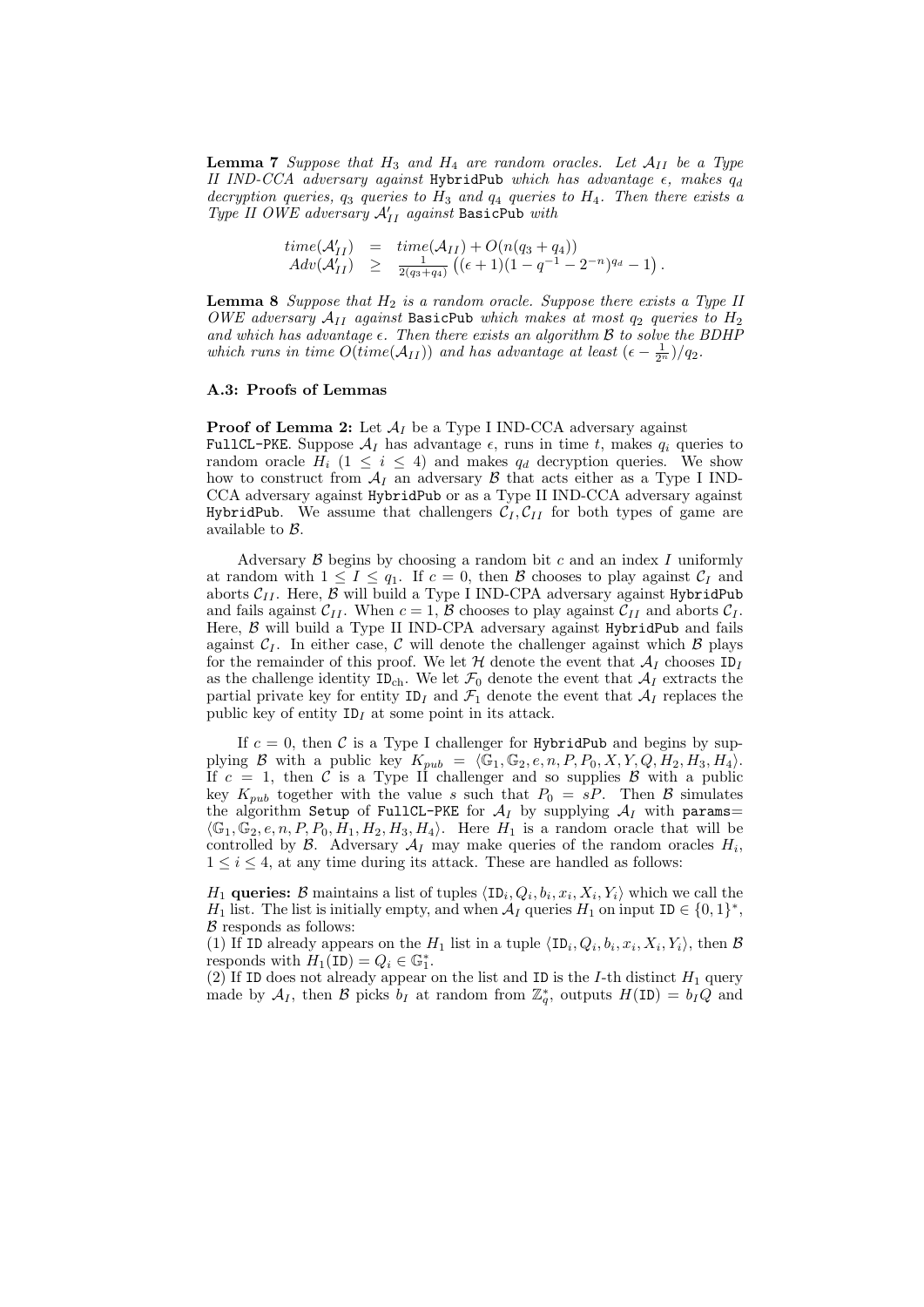adds the entry  $\langle \text{ID}, b_I Q, b_I, \perp, X, Y \rangle$  to the  $H_1$  list.

(3) Otherwise, when ID does not already appear on the list and ID is the  $i$ -th distinct  $H_1$  query made by  $\mathcal{A}_I$  where  $i \neq I$ ,  $\mathcal{B}$  picks  $b_i$  and  $x_i$  at random from  $\mathbb{Z}_q^*$ , outputs  $H(\texttt{ID}) = b_i P$  and adds  $\langle \texttt{ID}, b_i P, b_i, x_i, x_i P, x_i P_0 \rangle$  to the  $H_1$  list.

Notice that with this specification of  $H_1$ , the FullCL-PKE partial private key for ID<sub>i</sub>  $(i \neq I)$  is equal to  $b_i P_0$  while the public key for ID<sub>i</sub> is  $\langle x_i P, x_i P_0 \rangle$  and the private key for  $ID_i$  is  $x_ib_iP_0$ . These can all be computed by  $\mathcal{B}$  when  $c = 0$ . Additionally, when  $c = 1$  (so  $\beta$  has s),  $\beta$  can compute  $sb<sub>I</sub>Q$ , the partial private key of  $ID<sub>I</sub>$ .

 $H_2$  queries: Any  $H_2$  queries made by  $\mathcal{A}_I$  are passed to C to answer. We do need to assume in the course of the proof that  $H_2$  is a random oracle.

 $H_3$  and  $H_4$  queries: Adversary  $\beta$  passes  $\mathcal{A}_I$ 's  $H_3$  and  $H_4$  queries to  $\mathcal C$  to answer, but keeps lists  $\langle \sigma_j, M_j, H_{3,j} \rangle$  and  $\langle \sigma'_i, H_{4,i} \rangle$  of  $\mathcal{A}_I$ 's distinct queries and  $\mathcal{C}$ 's replies to them.

**Phase 1:** After receiving params from  $\mathcal{B}$ ,  $\mathcal{A}_I$  launches Phase 1 of its attack, by making a series of requests, each of which is either a partial private key extraction for an entity, a private key extraction for an entity, a request for a public key for an entity, a replacement of a public key for an entity or a decryption query for an entity. We assume that  $A_I$  always makes the appropriate  $H_1$  query on the identity ID for that entity before making one of these requests.  $\beta$  replies to these requests as follows:

Partial Private Key Extraction: Suppose the request is on  $ID_i$ . There are three cases: (1) If  $i \neq I$ , then B replies with  $b_i P_0$ . (2) If  $i = I$  and  $c = 0$ , then B aborts. (3) If  $i = I$  and  $c = 1$ , then B replies with  $s b_I Q$ .

**Private Key Extraction:** Suppose the request is on  $ID_i$ . We can assume that the public key for  $ID_i$  has not been replaced. There are two cases: (1) If  $i \neq I$ , then B outputs  $x_i b_i P_0$ . (2) If  $i = I$ , then B aborts.

**Request for Public Key:** If the request is on  $ID_i$  then B returns  $\langle X_i, Y_i \rangle$  by accessing the  $H_1$  list.

**Replace Public Key:** Suppose the request is to replace the public key for  $ID_i$ with value  $\langle X'_i, Y'_i \rangle$ . (We know that this will be a valid public key, i.e. a key satisfying  $e(X_i^j, P_0) = e(Y_i', P)$ . There are two cases: (1) If  $i = I$  and  $c = 1$ , then B aborts. (2) Otherwise, B replaces the current entries  $X_i, Y_i$  in the  $H_1$  list with the new entries  $X'_i, Y'_i$ . If  $i = I$ , then  $\beta$  makes a request to its challenger  $\beta$ to replace the public key components  $\langle X, Y \rangle$  in  $K_{pub}$  with new values  $\langle X'_I, Y'_I \rangle$ .

**Decryption Queries:** Suppose the request is to decrypt ciphertext  $\langle U, V, W \rangle$ for  $ID_\ell$ , where (as discussed in Section 3), the private key that should be used is the one corresponding to the current value of the public key for  $ID_i$ . Notice that even when  $\ell = I$ ,  $\beta$  cannot make use of C to answer the query, because  $\beta$  is meant to be an IND-CPA adversary. Instead  $\beta$  makes use of an algorithm  $\mathcal{KE}$ .

**Algorithm** KE: The input to the algorithm is a ciphertext  $C = \langle U, V, W \rangle$ , an identity  $ID_\ell$  and the current value of the public key  $\langle X_\ell, Y_\ell \rangle$ . We assume that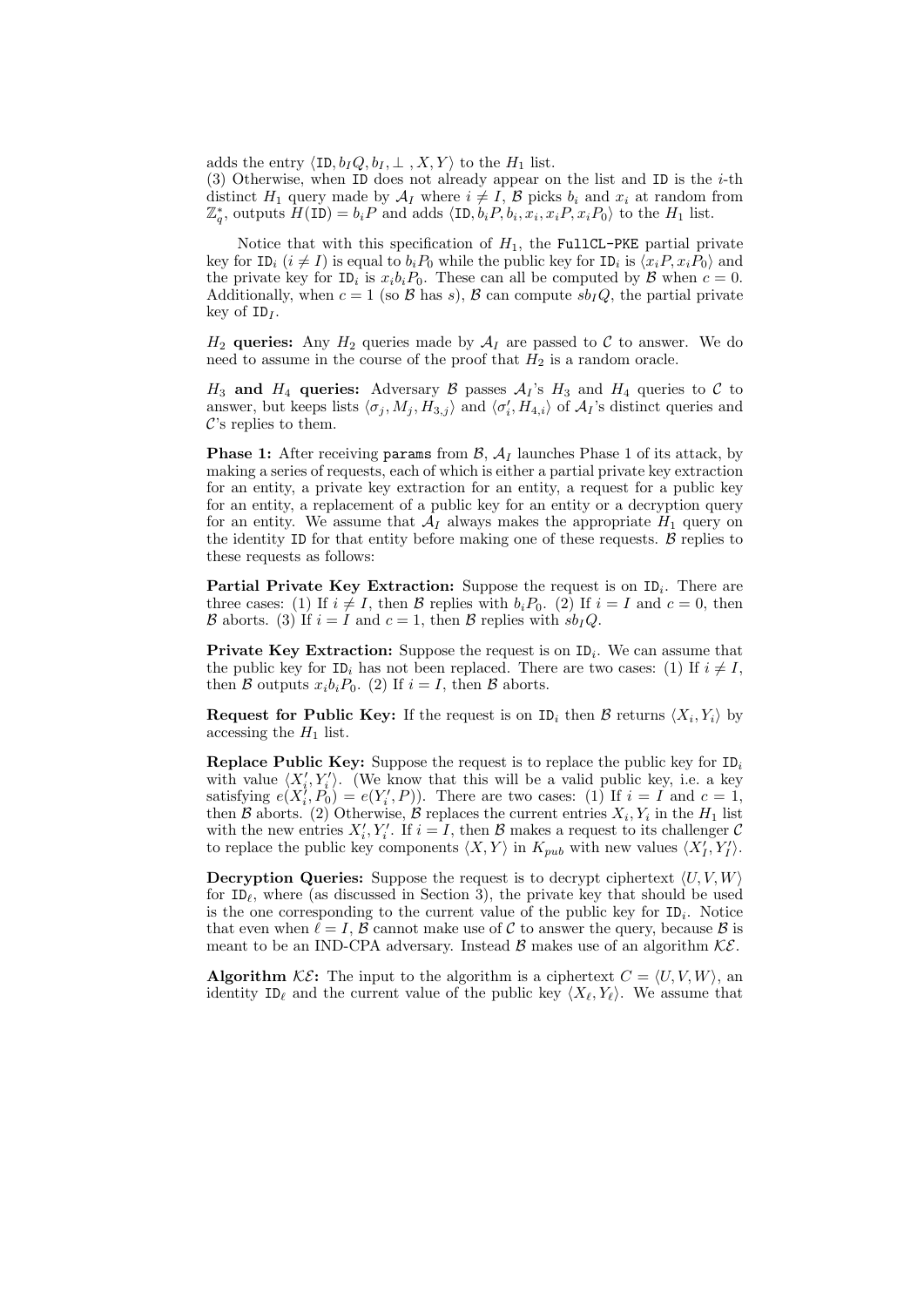$\mathcal{KE}$  also has access to the  $H_3$  and  $H_4$  lists.  $\mathcal{KE}$  operates as follows:

(1) Find all triples  $\langle \sigma_j, M_j, H_{3,j} \rangle$  on the  $H_3$  list such that

 $\langle U,V\rangle = \texttt{BasicCL-PKE-Encrypt}_{\texttt{ID}_\ell,\langle X_\ell,Y_\ell\rangle}(\sigma_j;H_{3,j}).$ 

Here,  ${\tt BasicCL-PKE-Encrypt}_{\verb"ID_A,\langle X_A,Y_A\rangle}(M;r)$  denotes the  ${\tt BasicCL-PKE}$  encryption of message M for  $ID_A$  using public key  $\langle X_A, Y_A \rangle$  and random value r. Collect all these triples in a list  $S_1$ . If  $S_1$  is empty, output  $\perp$  and halt.

(2) For each triple  $\langle \sigma_j, M_j, H_{3,j} \rangle$  in  $S_1$ , find all pairs  $\langle \sigma'_i, H_{4,i} \rangle$  in the  $H_4$  list with  $\sigma_j = \sigma'_i$ . For each such match, place  $\langle \sigma_j, M_j, H_{3,j}, H_{4,i} \rangle$  on a list  $S_2$ . If  $S_2$ is empty, then output  $\perp$  and halt.

(3) Check in  $S_2$  for an entry such that  $W = M_j \oplus H_{4,i}$ . If such an entry exists, then output  $M_j$  as the decryption of  $\langle U, V, W \rangle$ . Otherwise, output ⊥.

We prove that  $K\mathcal{E}$  correctly decrypts with high probability in Lemma 9.

**Challenge Phase:** At some point,  $A_I$  should decide to end Phase 1 and pick ID<sub>ch</sub> and two messages  $m_0$ ,  $m_1$  on which it wishes to be challenged. We can assume that ID<sub>ch</sub> has already been queried of  $H_1$  but that  $A_I$  has not extracted the private key for this identity. Algorithm  $\mathcal B$  responds as follows. If  $ID_{ch} \neq ID_I$ then B aborts. Otherwise  $ID_{ch} = ID_I$  and B gives C the pair  $m_0$ ,  $m_1$  as the messages on which it wishes to be challenged.  $\mathcal C$  responds with the challenge ciphertext  $C' = \langle U', V', W' \rangle$ , such that C' is the HybridPub encryption of  $m_b$ under  $K_{pub}$  for a random  $b \in \{0,1\}$ . Then  $\mathcal{B}$  sets  $C^* = \langle b_I^{-1}U', V', W' \rangle$  and delivers  $C^*$  to  $\mathcal{A}_I$ . It is easy to see that  $C^*$  is the FullCL-PKE encryption of  $m_b$  for identity  $ID_I$  under public key  $\langle X_I, Y_I \rangle$ . We let  $\langle X_{ch}, Y_{ch} \rangle$  denote the particular value of the public key for identity IDch during the challenge phase  $(\mathcal{A}_I$  may change this key in Phase 2 of its attack).

**Phase 2:**  $\beta$  continues to respond to  $\mathcal{A}_I$ 's requests as in Phase 1.

**Guess:** Eventually,  $A_I$  should make a guess b' for b. Then  $\beta$  outputs b' as its guess for b. If  $A_I$  has used more than time t, or attempts to make more than  $q_i$ queries to random oracle  $H_i$  or more than  $q_d$  decryption queries, then  $\beta$  should abort  $A_I$  and output a random guess for bit b (in this case algorithm  $K\mathcal{E}$  has failed to perform correctly at some point).

Analysis: We claim that if algorithm  $\beta$  does not abort during the simulation and if all of  $\mathcal{B}$ 's uses of the algorithm  $\mathcal{KE}$  result in correct decryptions, then algorithm  $A_I$ 's view is identical to its view in the real attack. Moreover, if this is the case, then  $2(\Pr[b = b'] - \frac{1}{2}) \ge \epsilon$ . This is not hard to see: B's responses to all hash queries are uniformly and independently distributed as in the real attack. All responses to  $A_I$ 's requests are valid, provided of course that  $B$  does not abort and that  $K\mathcal{E}$  performs correctly. Furthermore, the challenge ciphertext  $C^*$  is a valid FullCL-PKE encryption of  $m_b$  under the current public key for identity ID<sub>ch</sub>, where  $b \in \{0,1\}$  is random. Thus, by definition of algorithm  $\mathcal{A}_I$  we have that  $2(\Pr[b = b'] - \frac{1}{2}) \ge \epsilon$ .

So we must examine the probability that  $\beta$  does not abort during the simulation given that the algorithm  $\mathcal{KE}$  performs correctly. Examining the simulation,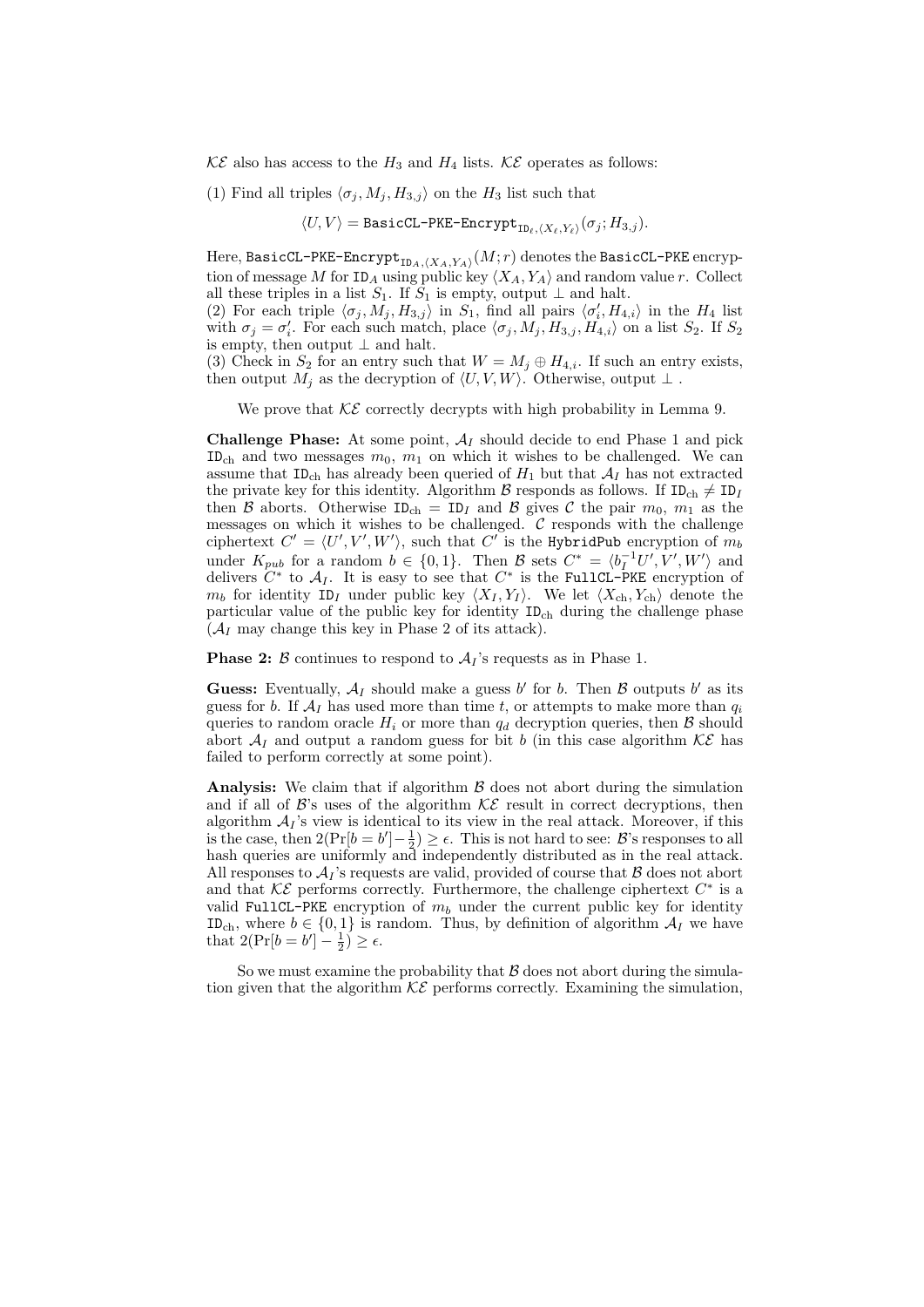we see that  $\beta$  can abort for one of four reasons:

- (0) Because  $c = 0$  and the event  $\mathcal{F}_0$  occurred during the simulation.
- (1) Because  $c = 1$  and event  $\mathcal{F}_1$  occurred during the simulation.
- (2) Because  $\mathcal{A}_I$  made a private key extraction on ID<sub>I</sub> at some point.
- (3) Or because  $\mathcal{A}_I$  chose  $ID_{ch} \neq ID_I$ .

We name the event  $(c = i) \wedge \mathcal{F}_i$  as  $\mathcal{H}_i$  for  $i = 0, 1$ . We also name the last two events here as  $\mathcal{F}_2$  and  $\mathcal{F}_3$ . Of course,  $\mathcal{F}_3$  is the same as event  $\neg \mathcal{H}$ . Now  $\mathcal{A}_I$ makes  $q_1$  queries of  $H_1$  and chooses  $ID_{ch}$  from amongst the responses  $ID_i$ , while  $\mathcal{B}'$ 's choice of I is made uniformly at random from the set of  $q_1$  indices i. So the probability that  $ID_{ch} = ID_I$  is equal to  $1/q_1$ . Hence  $Pr[\mathcal{H}] = 1/q_1$ . Notice too that the event  $\neg \mathcal{F}_3$  implies the event  $\neg \mathcal{F}_2$  (if  $\mathcal{A}_I$  chooses  $ID_{ch} = ID_I$ , then no private key extraction on  $ID_I$  is allowed). Gathering this information together:

 $Pr[\mathcal{B} \text{ does not abort}] = Pr[\neg \mathcal{H}_0 \wedge \neg \mathcal{H}_1 \wedge \neg \mathcal{F}_2 \wedge \neg \mathcal{F}_3] = \frac{1}{q_1} \cdot Pr[\neg \mathcal{H}_0 \wedge \neg \mathcal{H}_1 | \mathcal{H}].$ 

Notice now that the events  $\mathcal{H}_0$  and  $\mathcal{H}_1$  are mutually exclusive (because one involves  $c = 0$  and the other  $c = 1$ . Therefore we have

 $Pr[\neg \mathcal{H}_0 \wedge \neg \mathcal{H}_1 | \mathcal{H}] = 1 - Pr[\mathcal{H}_0 | \mathcal{H}] - Pr[\mathcal{H}_1 | \mathcal{H}].$ 

Moreover,  $Pr[\mathcal{H}_i | \mathcal{H}] = Pr[(c = i) \land \mathcal{F}_i | \mathcal{H}] = \frac{1}{2} Pr[\mathcal{F}_i | \mathcal{H}],$  where the last equality follows because the event  $\mathcal{F}_i|\mathcal{H}$  is independent of the event  $c = i$ . So we have

$$
\Pr[\mathcal{B} \text{ does not abort}] = \frac{1}{q_1} \left( 1 - \frac{1}{2} \Pr[\mathcal{F}_0 | \mathcal{H}] - \frac{1}{2} \Pr[\mathcal{F}_1 | \mathcal{H}] \right).
$$

Finally, we have that  $Pr[\mathcal{F}_0 \wedge \mathcal{F}_1 | \mathcal{H}] = 0$  because of the rules on adversary behaviour described in Section 3 (an adversary cannot both extract the partial private key and change the public key of the challenge identity). This implies that  $Pr[\mathcal{F}_0|\mathcal{H}] + Pr[\mathcal{F}_1|\mathcal{H}] \leq 1$ . Hence we see that  $Pr[\mathcal{B}]$  does not abort  $] \geq 1/2q_1$ .

Now we examine the probability that algorithm  $K\mathcal{E}$  correctly handles all of  $\mathcal{A}_I$ 's  $q_d$  decryption queries. We will show in Lemma 9 below that the probability that  $K\mathcal{E}$  correctly replies to individual decryption queries is at least  $\lambda$ , where  $\lambda$ is bounded as in the statement of this lemma.

It is now easy to see that  $\mathcal{B}$ 's advantage is at least  $\frac{\epsilon}{2q_1} \lambda^{q_d}$ . It follows that either  $\mathcal{B}$ 's advantage as a Type I adversary against HybridPub or  $\mathcal{B}$ 's advantage as a Type II adversary against HybridPub is at least  $\frac{\epsilon}{4q_1} \lambda^{q_d}$ . The running time of B is time( $A_I$ ) +  $q_d \cdot \text{time}(\mathcal{KE}) = t + O((q_3 + q_4)q_d t')$  where t' is the running time of the BasicCL-PKE encryption algorithm. This completes the proof.

**Lemma 9** In the simulation in the proof of Lemma 2, Algorithm  $KE$  correctly replies to individual decryption queries with probability at least  $\lambda$  where  $1 - \lambda \leq (q_3 + q_4) \cdot \epsilon_{OWE}(t + O((q_3 + q_4)q_d t', q_2))$ 

$$
+\epsilon_{GBDHP}(t+O((q_3+q_4)q_dt')+3q^{-1}+2^{-n+1}.
$$

Here t is the running time of adversary  $A_I$ , t' is the running time of the BasicCL-PKE encryption algorithm,  $\epsilon_{\text{OWE}}(T, q')$  denotes the highest advantage of any Type I or Type II OWE adversary against BasicPub which operates in time  $T$  and makes  $q'$  hash queries to  $H_2$ , and  $\epsilon_{\scriptscriptstyle GBDHP}(T)$  denotes the highest advantage of any algorithm to solve GBDHP in time  $T$  in groups of order  $q$  generated by IG.